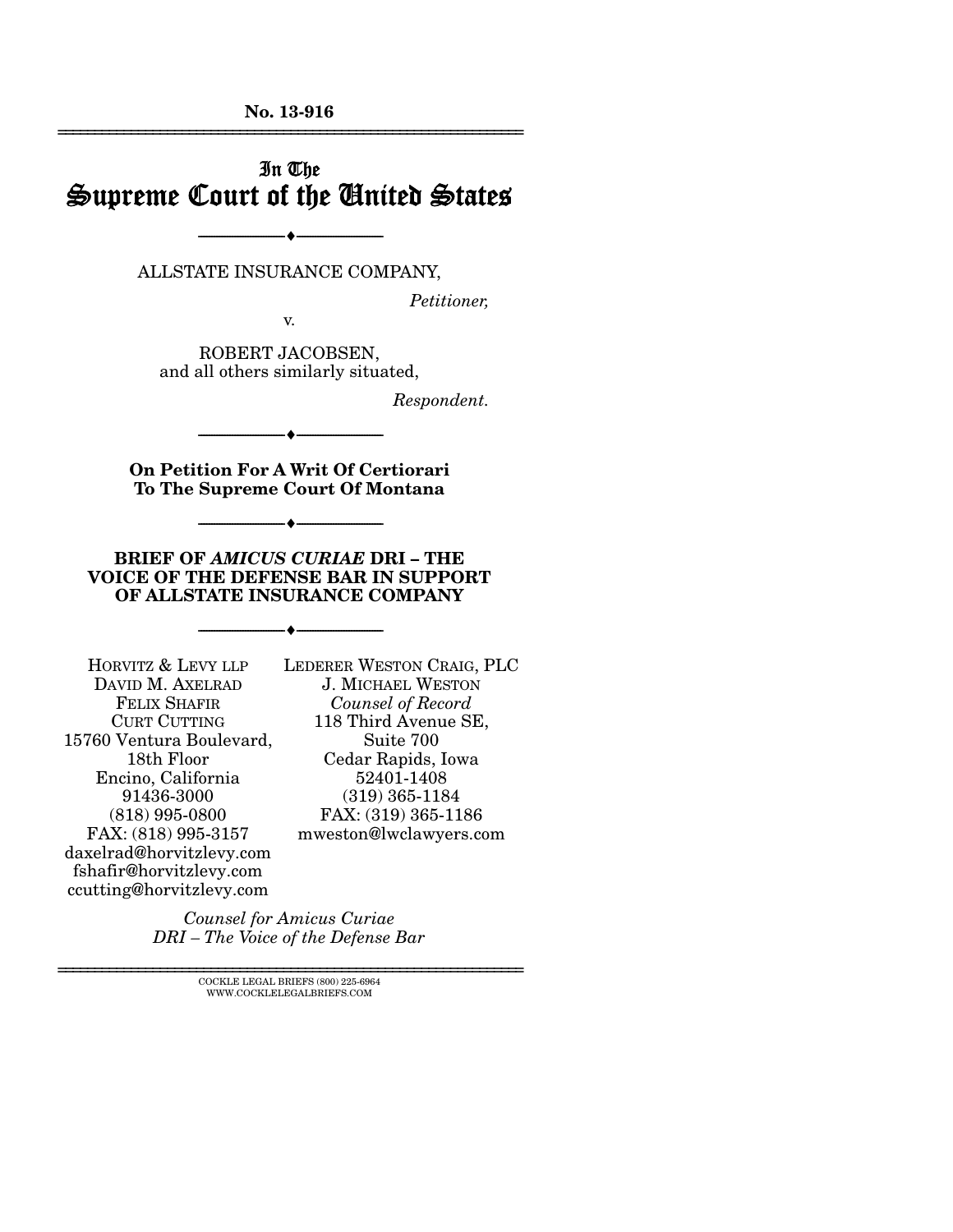### TABLE OF CONTENTS

|                                                                                                                                                                                                   | ii             |
|---------------------------------------------------------------------------------------------------------------------------------------------------------------------------------------------------|----------------|
| INTEREST OF AMICUS CURIAE                                                                                                                                                                         | 1              |
| INTRODUCTION AND SUMMARY OF ARGU-                                                                                                                                                                 | $\overline{2}$ |
| REASONS FOR GRANTING THE PETITION                                                                                                                                                                 | 4              |
| CLASS ACTION PROCEDURES THAT DE-<br>I.<br>PRIVE A DEFENDANT OF ITS OTHER-<br>WISE AVAILABLE DEFENSES VIOLATE                                                                                      | 4              |
| THE MONTANA SUPREME COURT DE-<br>П.<br>PRIVED ALLSTATE OF ITS DEFENSES,<br>AND THEREBY VIOLATED DUE PRO-<br>CESS, BY AUTHORIZING CLASSWIDE<br>DETERMINATION OF ENTITLEMENT<br>TO PUNITIVE DAMAGES | 10             |
| III.<br>THIS COURT SHOULD GRANT CERTI-<br>ORARI TO RESOLVE THE CONFLICT<br>AMONG THE LOWER COURTS REGARD-<br>ING THE PROPRIETY OF CLASSWIDE<br>ADJUDICATION OF ENTITLEMENT TO<br>PUNITIVE DAMAGES | 15             |
|                                                                                                                                                                                                   | 19             |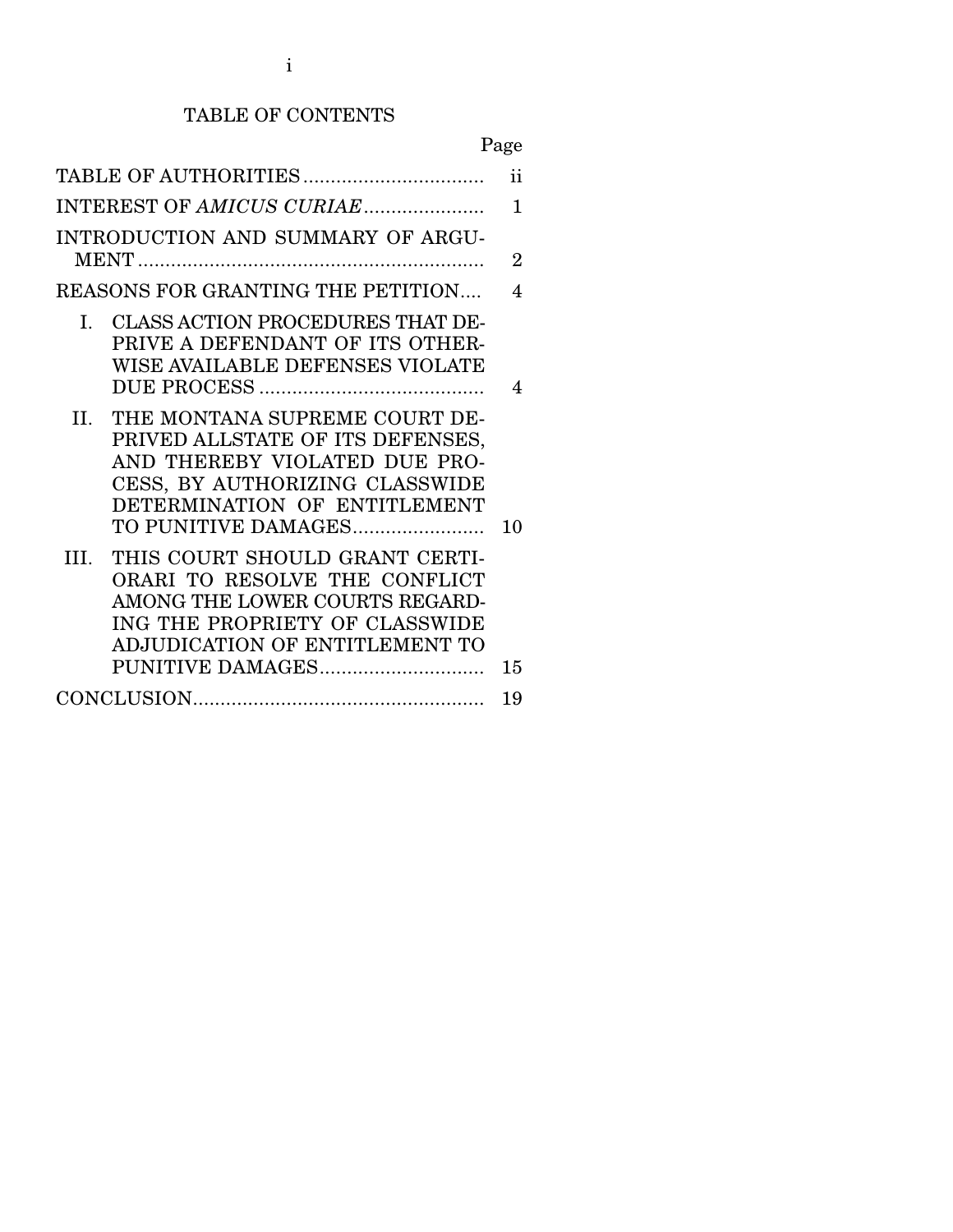# TABLE OF AUTHORITIES

Page

# CASES

| Allison v. Citgo Petroleum Corp., 151 F.3d 402                                            |
|-------------------------------------------------------------------------------------------|
| Altier v. Worley Catastrophe Response, LLC,<br>Nos. 11-241, 11-242, 2011 WL 3205229 (E.D. |
| Am. Surety Co. v. Baldwin, 287 U.S. 156 (1932)6                                           |
| Arch v. Am. Tobacco Co., Inc., 175 F.R.D. 469                                             |
| AT&T Mobility LLC v. Concepcion, 131 S.Ct.                                                |
| Blair v. Equifax Check Servs., Inc., 18 F.3d 832                                          |
| Califano v. Yamasaki, 442 U.S. 682 (1979) 3                                               |
| Carlson v. CH Robinson Worldwide, Inc., No.<br>Civ. 02-3780 (JNE/JGL), 2005 WL 758602 (D. |
| Carrera v. Bayer Corp., 727 F.3d 300 (3d Cir.                                             |
| Castano v. Am. Tobacco Co., 84 F.3d 734 (5th                                              |
| City of Boerne v. Flores, 521 U.S. 507 (1997)9                                            |
| Coopers & Lybrand v. Livesay, 437 U.S. 463                                                |
| Deposit Guar. Nat'l Bank v. Roper, 445 U.S.                                               |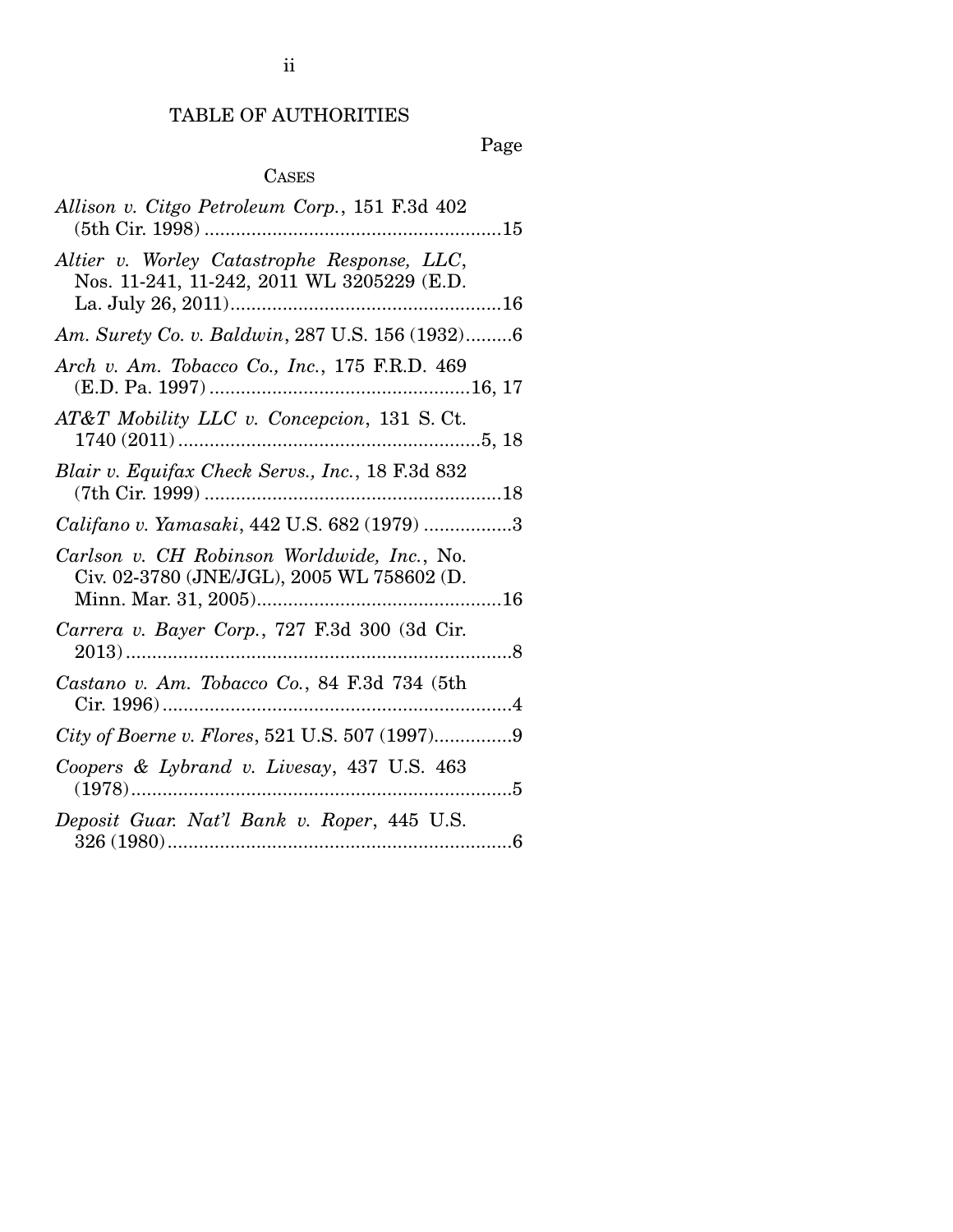|                                                                                                   | Page |
|---------------------------------------------------------------------------------------------------|------|
| E.E.O.C. v. Dial Corp., 259 F. Supp. 2d 710                                                       |      |
| E.E.O.C. v. Int'l Profit Assocs., Inc., 102 Fair<br>Empl. Prac. Cas. (BNA) 139 (N.D. Ill. 2007)16 |      |
| E.E.O.C. v. Outback Steak House of Fla., Inc.,<br>576 F. Supp. 2d 1202 (D. Colo. 2008) 17         |      |
| E.E.O.C. v. Sterling Jewelers, Inc., 788 F. Supp.                                                 |      |
| Ellis v. Costco Wholesale Corp., 285 F.R.D. 492                                                   |      |
|                                                                                                   |      |
| Hertz Corp. v. Friend, 559 U.S. 77 (2010)19                                                       |      |
| Hilao v. Estate of Marcos, 103 F.3d 767 (9th                                                      |      |
| Holdgrafer v. Unocal Corp., 160 Cal. App. 4th                                                     |      |
| In re Baycol Products Litig., 218 F.R.D. 197 (D.                                                  |      |
| In re Brooklyn Navy Yard Asbestos Litig., 971                                                     |      |
| In re Copley Pharm., Inc., 161 F.R.D. 456 $(D.$                                                   |      |
| In re Tobacco Litig. (Personal Injury Cases),                                                     |      |
| Lemon v. Int'l Union of Operating Eng'rs, Local<br>No. 139, 216 F.3d 577 (7th Cir. 2000)15        |      |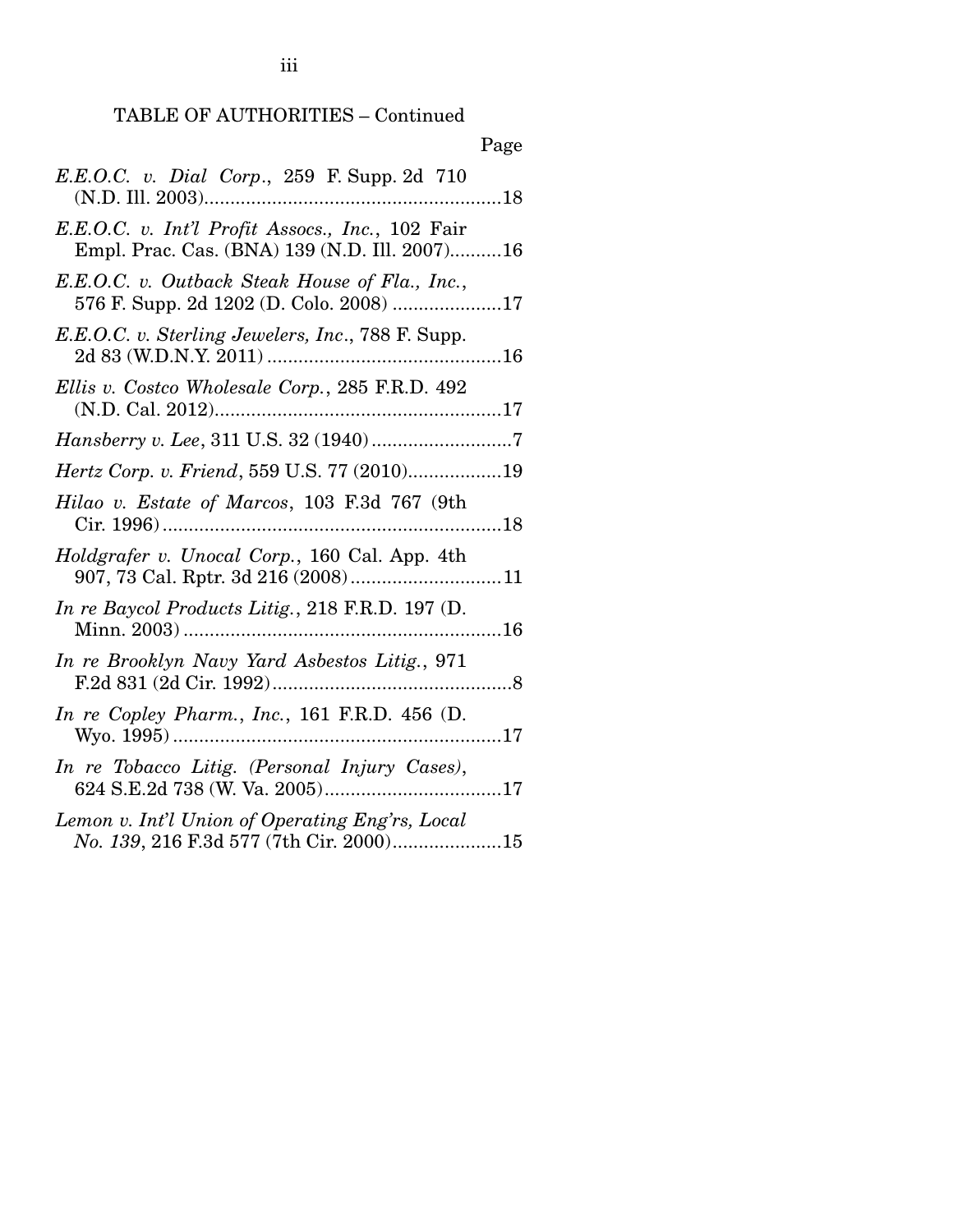| Page                                                                                        |
|---------------------------------------------------------------------------------------------|
| Lindsey v. Normet, 405 U.S. 56 (1972)6, 11                                                  |
| McLaughlin v. Am. Tobacco Co., 522 F.3d 215                                                 |
| Morrow v. Washington, 277 F.R.D. 172 (E.D.                                                  |
| Nelson v. Wal-Mart Stores, Inc., 245 F.R.D. 358                                             |
| Newton v. Merrill Lynch, Pierce, Fenner &                                                   |
| Nickey v. Mississippi, 292 U.S. 393 (1934)6                                                 |
| Palmer v. Combined Ins., 217 F.R.D. 430 (N.D.                                               |
| Parisi v. Goldman, Sachs & Co., 710 F.3d 483                                                |
|                                                                                             |
| Philip Morris USA Inc. v. Scott, 131 S.Ct. 1                                                |
| Philip Morris USA v. Williams, 549 U.S. 346                                                 |
| Philips Petroleum Co. v. Shutts, 472 U.S. 797                                               |
| Sacred Heart Health Sys. Inc. v. Humana Mili-<br>tary Healthcare Servs. Inc., 601 F.3d 1159 |
| Satchell v. FedEx Corp., No. C 03-02659 SI, C<br>03-02878 SI, 2005 WL 2397522 (N.D. Cal.    |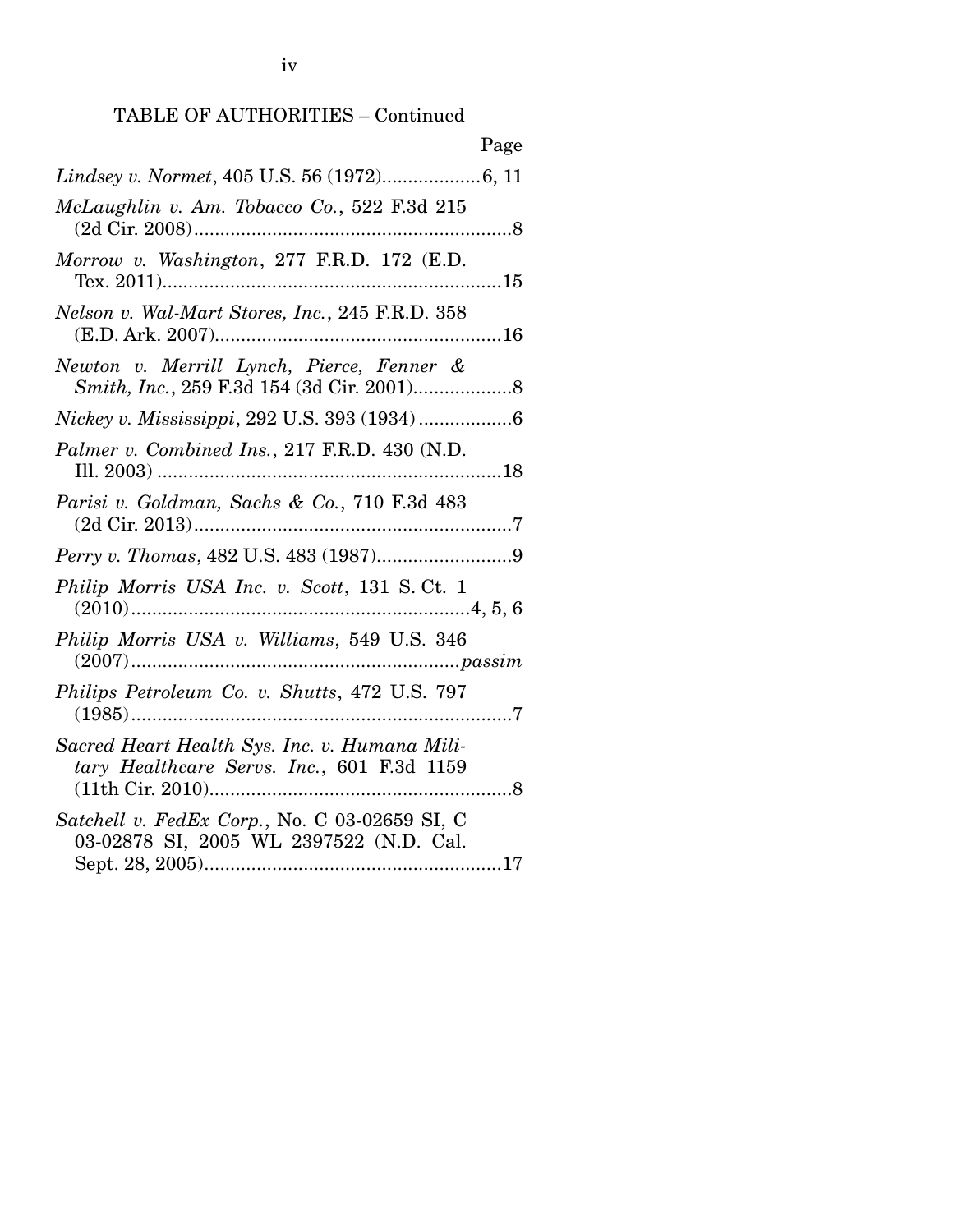|                                                                                              | Page |
|----------------------------------------------------------------------------------------------|------|
| Shady Grove Orthopedic Assocs., P.A. v. Allstate                                             |      |
| State ex rel. Chemtall Inc. v. Madden, 655                                                   |      |
| State Farm Mut. Auto. Insurance Co. v.                                                       |      |
| Stonebridge Life Ins. Co. v. Pitts, 236 S.W.3d                                               |      |
| Sw. Refining Co., Inc. v. Bernal, 22 S.W.3d 425                                              |      |
|                                                                                              |      |
| Thorogood v. Sears, Roebuck & Co., 624 F.3d<br>842 (7th Cir. 2010), vacated, 131 S. Ct. 3060 |      |
| Wal-Mart Stores, Inc. v. Dukes, 131 S. Ct. 2541                                              |      |
| Western Elec. Co., Inc. v. Stern, 544 F.2d 1196                                              |      |
| Xavier v. Belfor Group USA, Inc., 254 F.R.D.                                                 |      |

**STATUTES** 

Mont. Code Ann. § 27-1-221(2), (4) (2013) ................. 14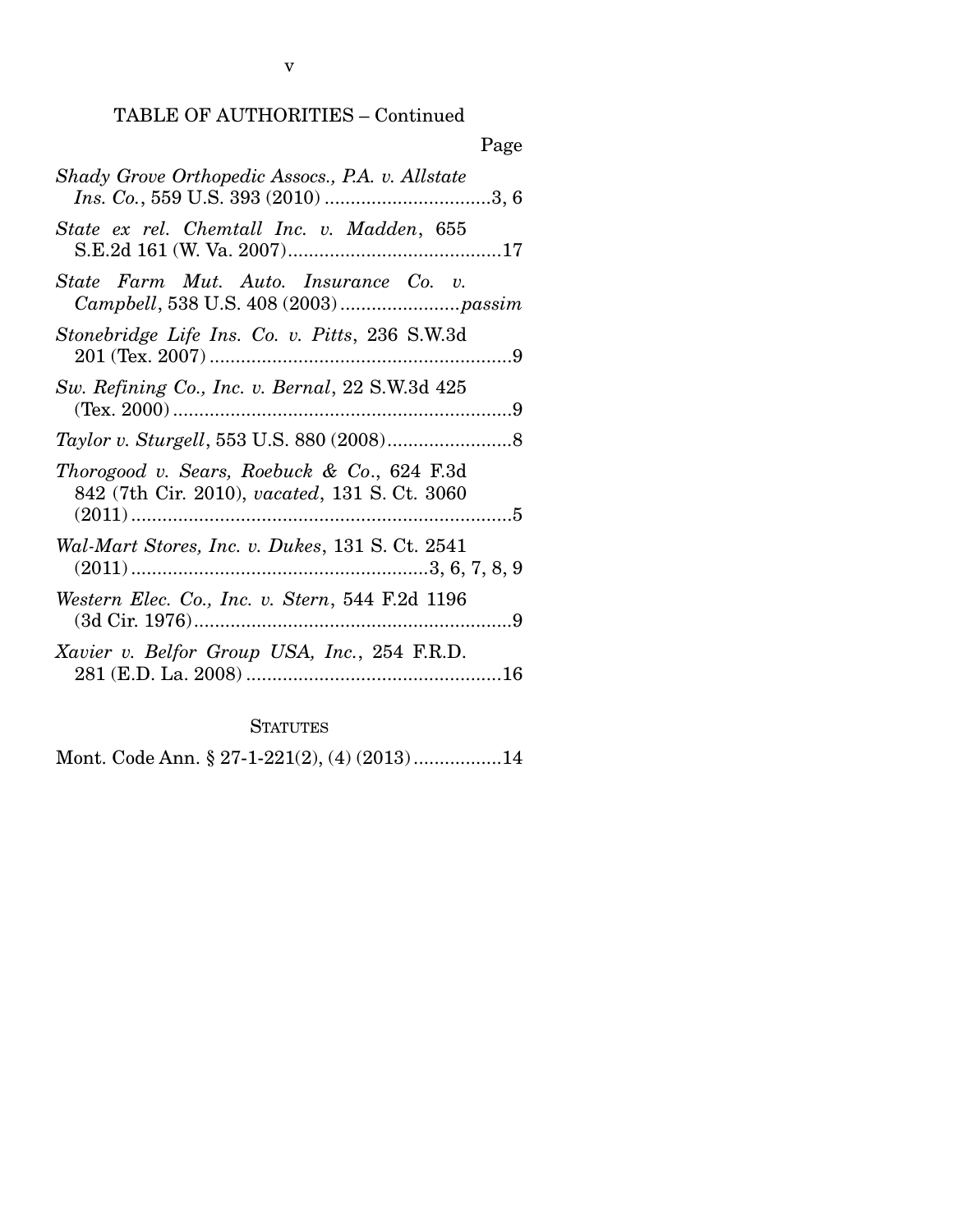# Page

# RULES

### **MISCELLANEOUS**

| Kenneth S. Bordens & Irwin A. Horowitz, Mass<br>Tort Civil Litigation: The Impact of Proce-<br>dural Changes on Jury Decisions, 73 Judica-     |
|------------------------------------------------------------------------------------------------------------------------------------------------|
| Linda S. Mullenix, <i>Nine Lives: The Punitive</i><br>Damage Class, 58 U. Kan. L. Rev. 845 (2010) 12                                           |
| Neil J. Marchand, Class Action Activity in<br>Michigan's State and Federal Courts (Jan.                                                        |
| Office of Court Research, Administrative Office<br>of the Courts, Findings of the Study of Cali-<br>fornia Class Action Litigation, 2000-2006: |
| Richard A. Epstein, Class Actions: Aggregation,<br>Amplification, and Distortion, 2003 U. Chi.                                                 |
| Richard A. Nagareda, <i>Embedded Aggregation</i><br>in Civil Litigation, 95 Cornell L. Rev. 1105                                               |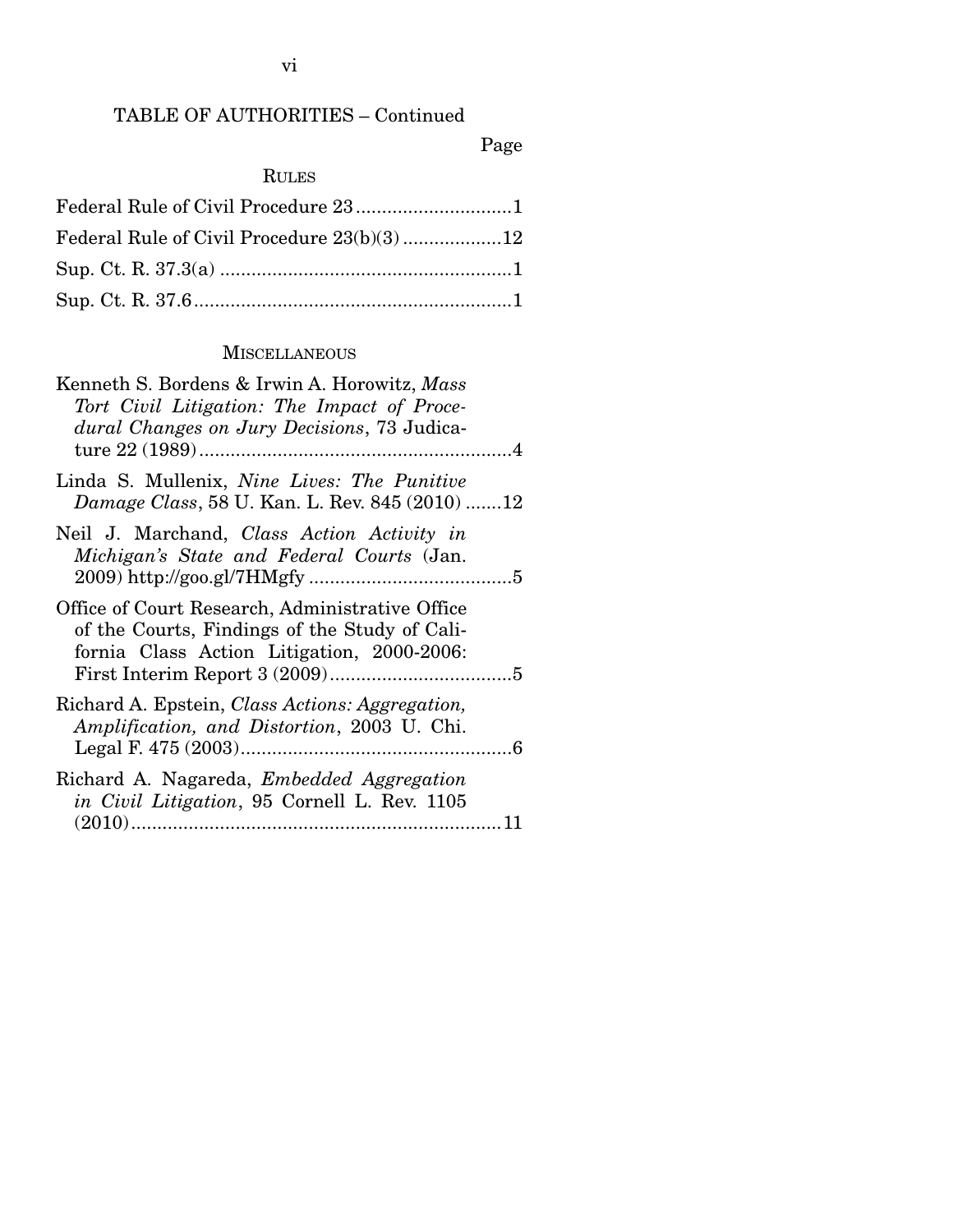Page

| Sheila B. Scheuerman, Two Worlds Collide:                                                                                            |
|--------------------------------------------------------------------------------------------------------------------------------------|
| How the Supreme Court's Recent Punitive                                                                                              |
| Damages Decisions Affect Class Actions, 60                                                                                           |
|                                                                                                                                      |
| Tanya J. Monestier, Transnational Class<br>Actions and the Illusory Search for Res                                                   |
| Thomas B. Colby, Beyond the Multiple Punish-<br>ment Problem: Punitive Damages as Punish-<br>ment for Individual, Private Wrongs, 87 |
|                                                                                                                                      |

vii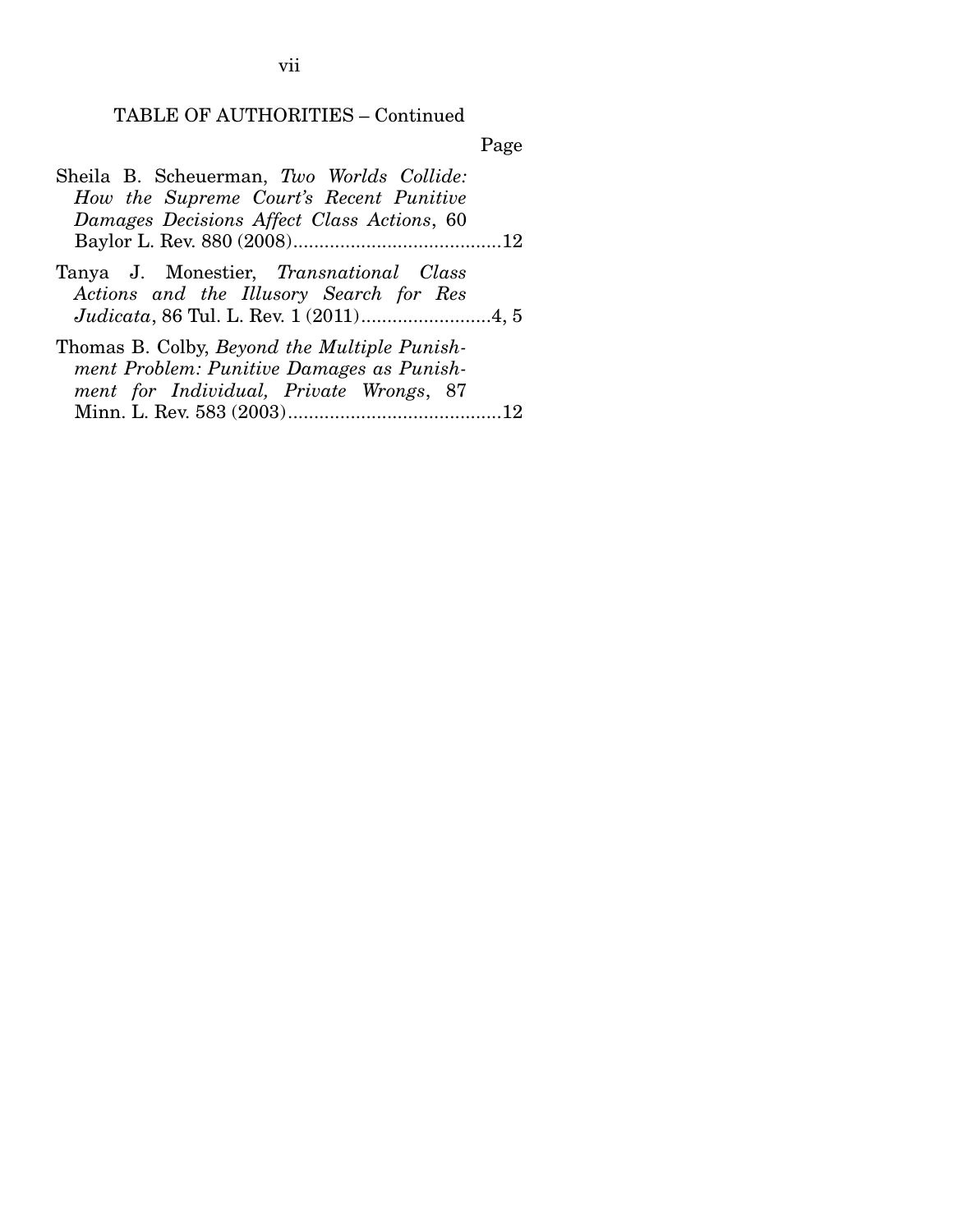### **INTEREST OF** *AMICUS CURIAE*<sup>1</sup>

*Amicus curiae* DRI – the Voice of the Defense Bar (DRI), is an international organization that includes more than 23,000 members involved in the defense of civil litigation. DRI has long been a voice in the ongoing effort to make the civil justice system more fair and efficient. To that end, DRI regularly participates as *amicus curiae* in cases that raise issues of vital concern to its members, their clients, and the judicial system.

 DRI has taken an interest in this case because DRI's members routinely defend clients in class action lawsuits across the Nation, whether under Federal Rule of Civil Procedure 23 or other comparable provisions of state law. Accordingly, DRI's members are familiar with the risk that courts will employ the class action mechanism in ways that favor expediency at the expense of fundamental principles of due process.

<sup>1</sup> Pursuant to Supreme Court Rule 37.6, *amicus curiae*  states that no counsel for any party authored this brief in whole or in part and that no entity or person, aside from *amicus curiae*, its members, and its counsel, made any monetary contribution towards the preparation and submission of this brief. More than ten days prior to the due date, *amicus curiae* notified the parties of its intention to file this brief. Pursuant to Supreme Court Rule 37.3(a), *amicus curiae* certifies that counsel of record for both petitioners and respondents have consented to this filing in letters on file with the Clerk's office.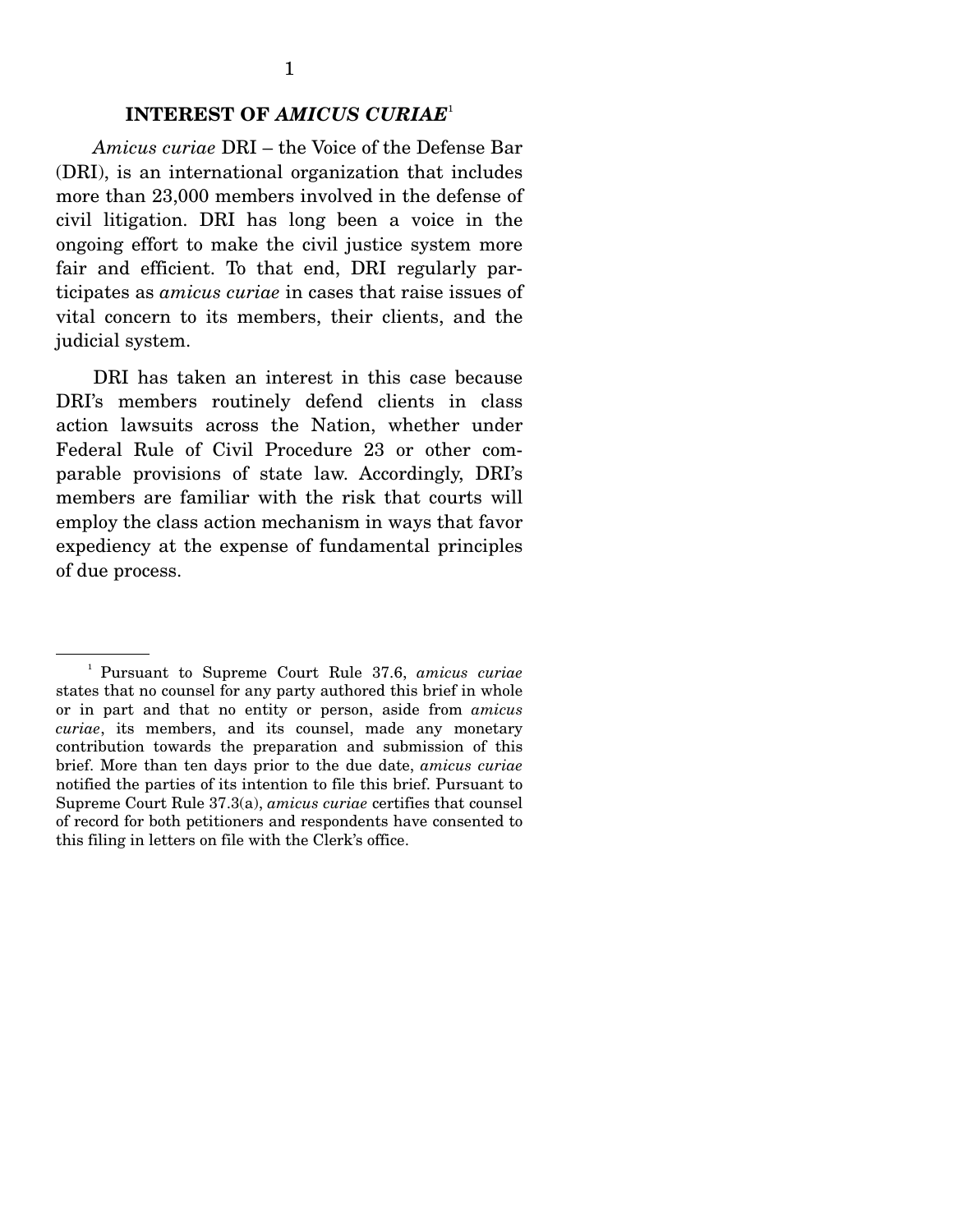This case presents a situation that DRI members often encounter, in which a court is willing to endorse class action procedures that deprive defendants of defenses that would be available to them in individual actions. Of particular concern to DRI is the Montana Supreme Court's adoption of a procedure that would determine entitlement to punitive damages on a classwide basis, without any individualized determination of whether Allstate engaged in punishable conduct towards any particular class member.

 DRI and its members seek to promote a level playing field and the fundamental fairness necessary to resolve disputes efficiently, equitably, and predictably. That is not possible under the decision below. This Court should grant certiorari.

### **INTRODUCTION AND SUMMARY OF ARGUMENT**

--------------------------------- ---------------------------------

 The petition in this case raises three important questions regarding the intersection between due process principles and class action procedures. All three issues warrant this Court's review, but we write to emphasize the importance of the third issue: whether the Due Process Clause precludes state courts from certifying class claims on the premise that individual defenses will be removed from consideration.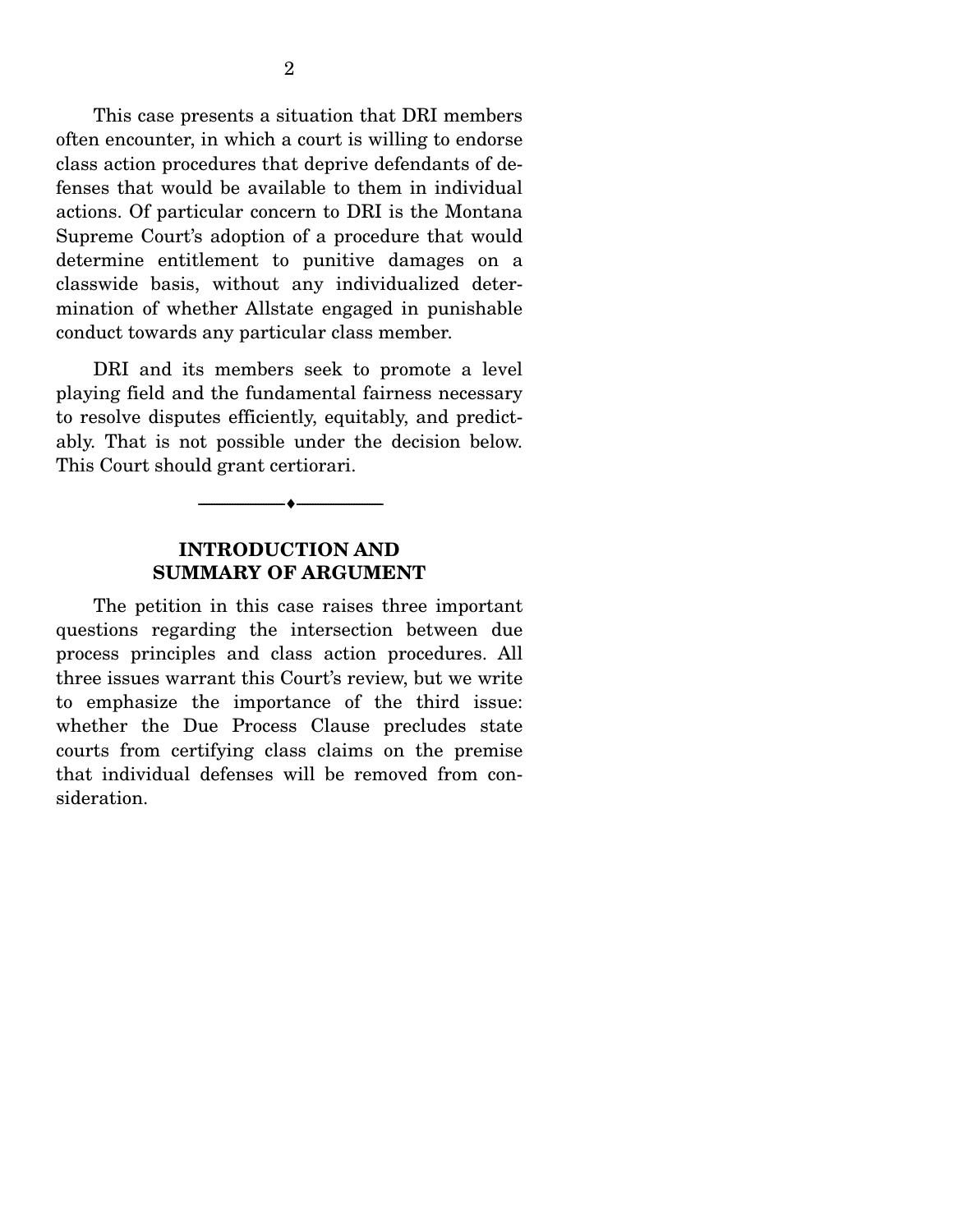That question must be answered in the affirmative. "The class action is 'an exception to the usual rule that litigation is conducted by and on behalf of the individual named parties only.' " *Wal-Mart Stores, Inc. v. Dukes*, 131 S. Ct. 2541, 2550 (2011) (quoting *Califano v. Yamasaki*, 442 U.S. 682, 700-01 (1979)). Properly understood, a class action is a mere procedural device: a class action simply allows the prosecution of claims of "multiple parties at once, instead of in separate suits," but "leaves the parties' legal rights and duties intact and the rules of decision unchanged." *Shady Grove Orthopedic Assocs., P.A. v. Allstate Ins. Co.*, 559 U.S. 393, 408 (2010) (plurality opinion).

 By permitting classwide adjudication of entitlement to punitive damages – without any consideration of whether Allstate acted with malice towards any particular plaintiff – the Montana Supreme Court improperly employed the procedural class action device to expand the class's right to recover punitive damages at the expense of Allstate's fundamental due process rights. Unfortunately, the Montana Supreme Court is not the only court to adopt such a procedure. Other courts have approved class action procedures that call for determination of punitive damages on a classwide basis, depriving the defendant of its right to an individualized determination of its conduct toward each class member.

 Many other courts, however, have recognized the problems with this procedure, and have declined to certify a class, or reversed class certification, to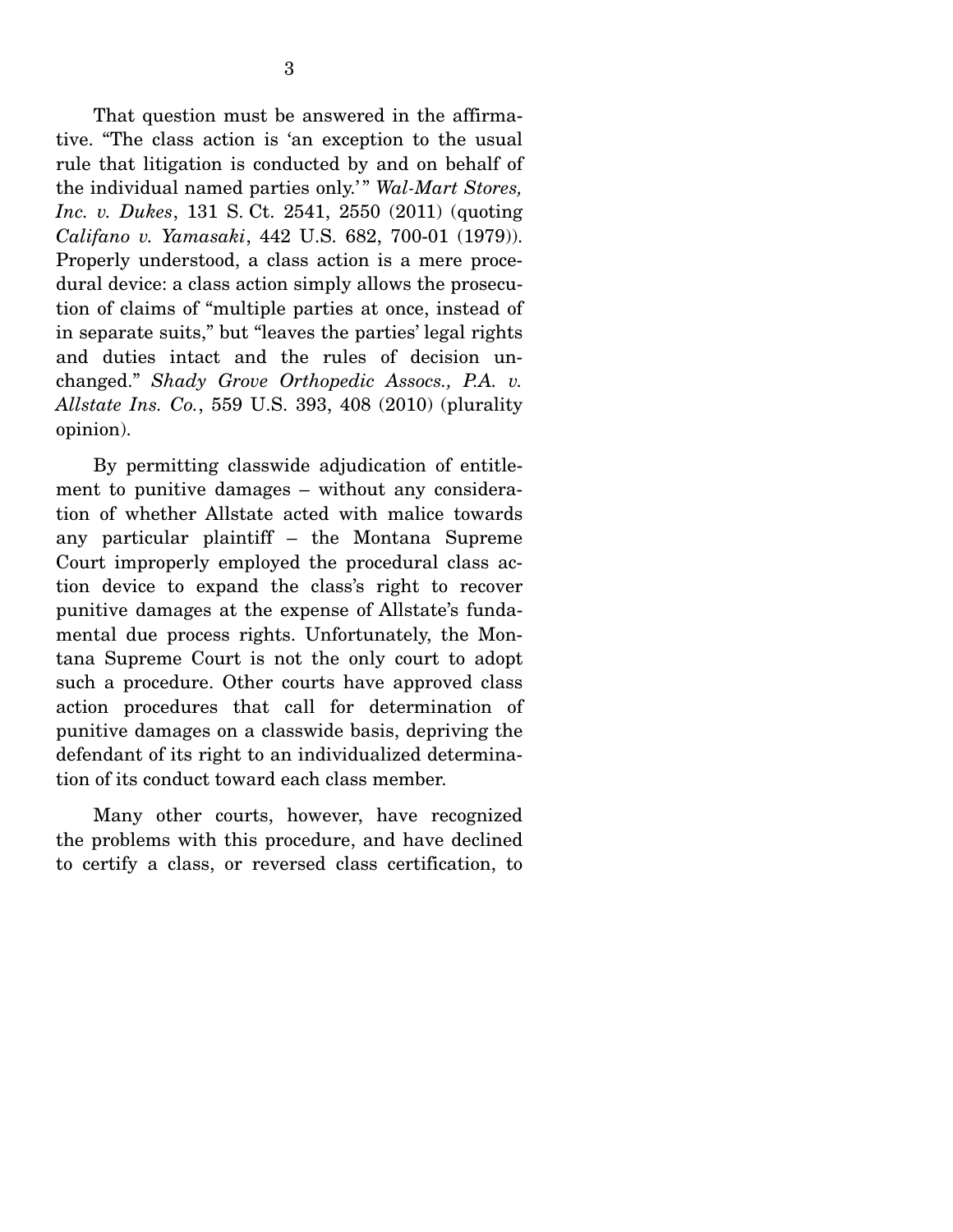protect the defendant's right to an individualized determination of its conduct toward each class member. The lower courts are deeply divided, and this Court's review is necessary to provide guidance on what Justice Scalia recently recognized as an "important question" – the "extent to which class treatment may constitutionally reduce the normal requirements of due process." *Philip Morris USA Inc. v. Scott*, 131 S. Ct. 1, 4 (2010) (Scalia, J., in chambers).

#### **REASONS FOR GRANTING THE PETITION**

--------------------------------- ---------------------------------

### **I. CLASS ACTION PROCEDURES THAT DE-PRIVE A DEFENDANT OF ITS OTHER-WISE AVAILABLE DEFENSES VIOLATE DUE PROCESS.**

 Class actions have become a favored way of commencing tort suits in the United States. Compared to traditional individual lawsuits, class actions result in higher damages awards,<sup>2</sup> net higher payoffs for plaintiffs' attorneys,<sup>3</sup> and – because of the risk of crippling judgments – tend to induce defendants to agree

<sup>2</sup> *See*, *e.g.*, *Castano v. Am. Tobacco Co.*, 84 F.3d 734, 746 (5th Cir. 1996) (stating that class actions lead to significantly higher damage awards than individual cases, citing Kenneth S. Bordens & Irwin A. Horowitz, *Mass Tort Civil Litigation: The Impact of Procedural Changes on Jury Decisions*, 73 Judicature 22 (1989)).

<sup>3</sup> Tanya J. Monestier, *Transnational Class Actions and the Illusory Search for Res Judicata*, 86 Tul. L. Rev. 1, 73 (2011).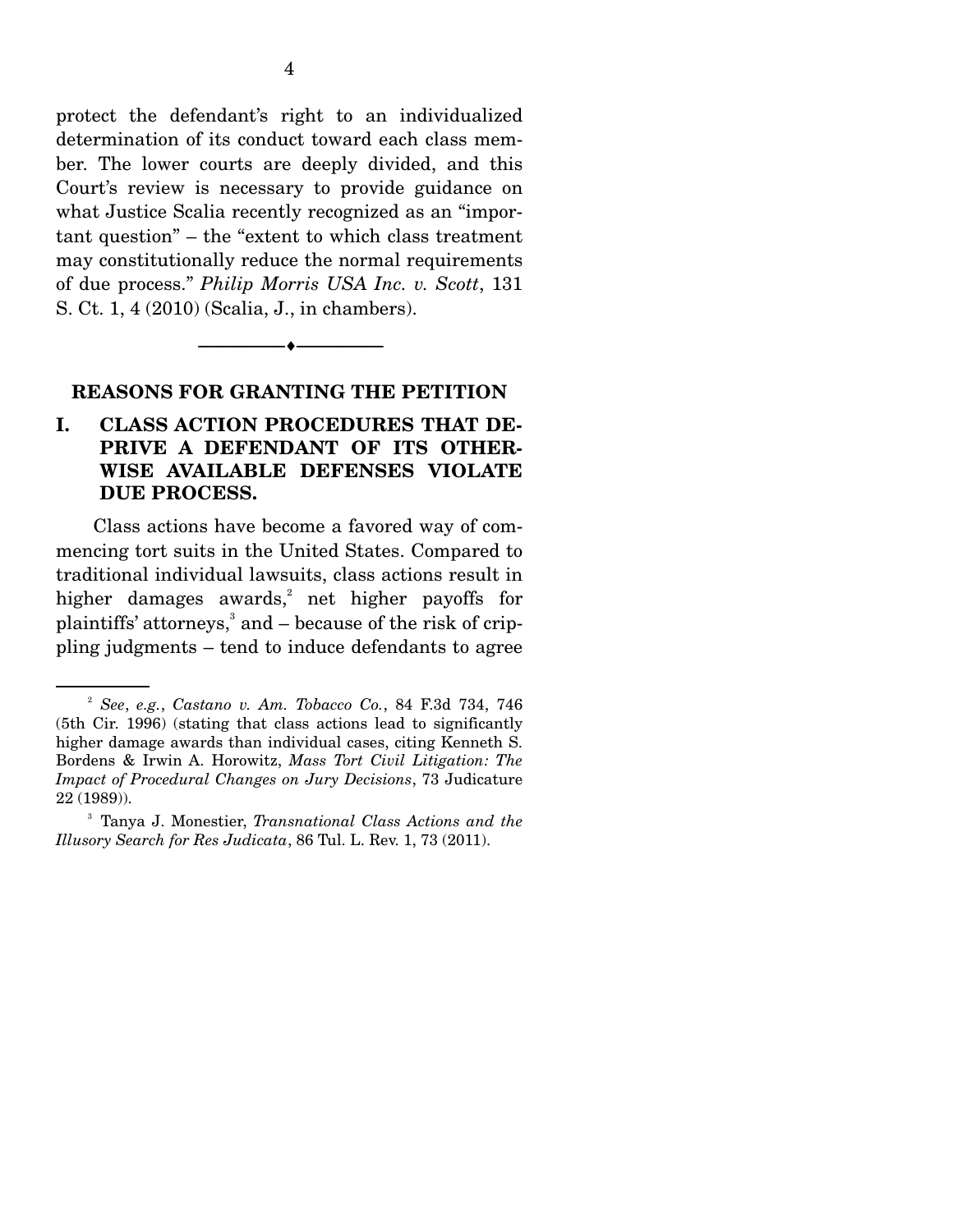to larger sums even to "settl[e] questionable claims."4 *AT&T Mobility LLC v. Concepcion*, 131 S. Ct. 1740, 1752 (2011).

 In 2005, Congress passed the Class Action Fairness Act, prompted by "[n]ational concern over abuse of the class-action device," *Scott*, 131 S. Ct. at 4 (Scalia, J., in chambers), with the explicit goal of bringing more state class actions into federal court and thus under the protection of federal procedure. But early data suggests that CAFA has caused at most only a small decline in the number of state-court class action filings.<sup>5</sup> In many of those cases, like the

<sup>4</sup> *Accord Coopers & Lybrand v. Livesay*, 437 U.S. 463, 476 (1978) ("Certification of a large class may so increase the defendant's potential damages liability and litigation costs that he may find it economically prudent to settle and to abandon a meritorious defense."); *Thorogood v. Sears, Roebuck & Co*., 624 F.3d 842, 848-49 (7th Cir. 2010), *vacated*, 131 S. Ct. 3060 (2011) ("The risk of error becomes asymmetric when the number of claims aggregated in the class action is so great that an adverse verdict would push the defendant into bankruptcy; in such a case the defendant will be under great pressure to settle even if the merits of the case are slight."). *See generally* Monestier, *supra*, at 73.

<sup>5</sup> *See* Office of Court Research, Administrative Office of the Courts, Findings of the Study of California Class Action Litigation, 2000-2006: First Interim Report 3 (2009) (finding that California class action filings decreased by 9.8% in the year after CAFA's enactment). *See also* Neil J. Marchand, *Class Action Activity in Michigan's State and Federal Courts* 28 (Jan. 2009) http://goo.gl/7HMgfy (finding that "CAFA has not relocated class action activity to Michigan's federal courts").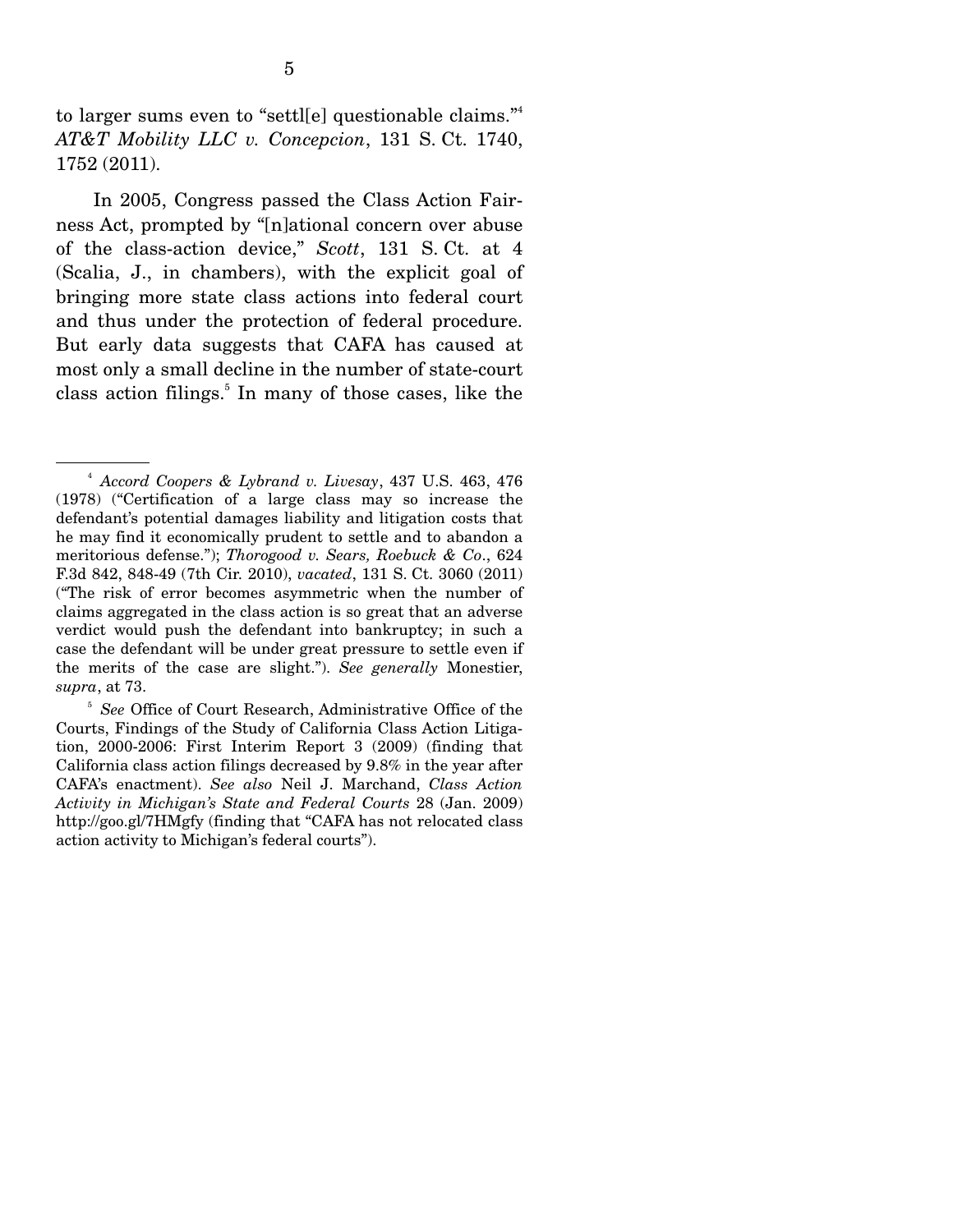one here, "the constraints of the Due Process Clause will be the only federal protection" for defendants. *Id*.

 A civil defendant's right to be heard and to present every available defense is among the Due Process Clause's essential guarantees. *See Lindsey v. Normet*, 405 U.S. 56, 66 (1972) (due process requires that defendants have "an opportunity to present every available defense" (internal quotation marks omitted) (quoting *Am. Surety Co. v. Baldwin*, 287 U.S. 156, 168 (1932))); *accord Philip Morris USA v. Williams*, 549 U.S. 346, 353 (2007); *Nickey v. Mississippi*, 292 U.S. 393, 396 (1934). That right should not expand or contract based on the particular procedural mechanism a plaintiff chooses when filing suit. *See* Richard A. Epstein, *Class Actions: Aggregation, Amplification, and Distortion*, 2003 U. Chi. Legal F. 475, 490 (2003) ("[W]e should hold the substantive law constant regardless of whether the plaintiffs proceed by individual action, permissive joinder, or class action. . . . The substantive outcomes should not be distorted by the choice of procedural vehicle.").

 As recently as 2011, this Court reiterated that "a class cannot be certified on the premise that [the defendant] will not be entitled to litigate its statutory defenses to individual claims." *Wal-Mart*, 131 S. Ct. at 2561. That is because a class action is "a procedural right only, ancillary to the litigation of substantive claims." *Deposit Guar. Nat'l Bank v. Roper*, 445 U.S. 326, 332 (1980). A class action device does no more than provide "the procedural means by which [a] remedy may be pursued." *Shady Grove Orthopedic*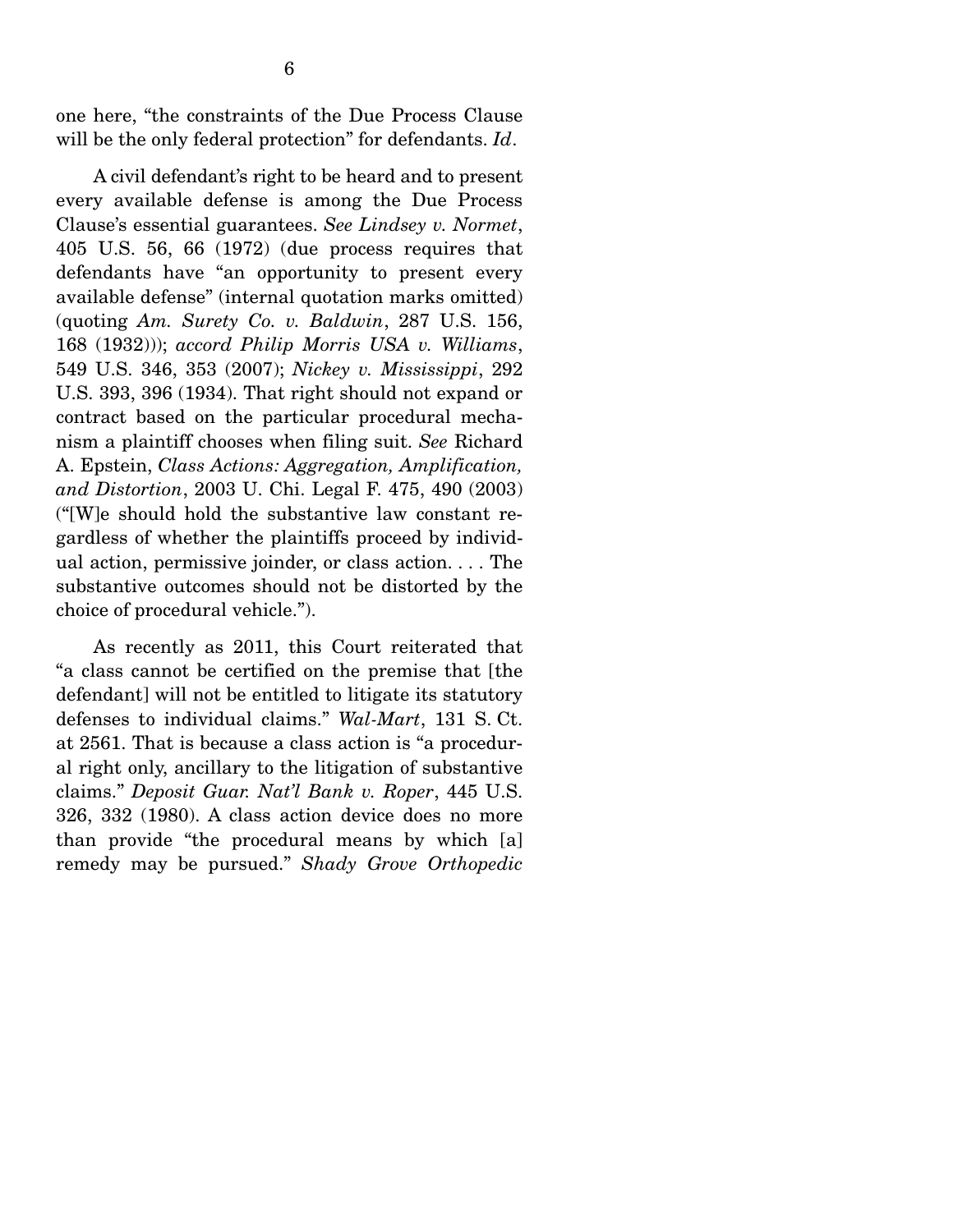*Assocs., P.A.*, 559 U.S. at 402 (majority opinion). Thus, there is "no entitlement to the ancillary class action procedural mechanism," *Parisi v. Goldman, Sachs & Co.*, 710 F.3d 483, 488 (2d Cir. 2013), and class treatment must conform to due process, not vice versa.

 This Court has identified several specific "minimal procedural due process protection[s]" that apply in state court class actions, including notice, an opportunity to be heard, the right to opt out, and adequate representation. *Philips Petroleum Co. v. Shutts*, 472 U.S. 797, 811-12 (1985); *see also Hansberry v. Lee*, 311 U.S. 32, 43-45 (1940) (explaining representation requirement). But this Court has not yet expressly addressed the due process questions that arise when a class action procedure is used to deprive a defendant of otherwise available defenses.

 This Court's recent decision in *Wal-Mart*, however, indicates that a class action device cannot eviscerate a defendant's substantive right to litigate its defenses. In that case, the Ninth Circuit affirmed a district court's order granting class certification on the assumption that statistical sampling could be used to decide the defenses to individual claims. Thus, the claims of a sample set of class members were to be tried, and the results of those trials were to be applied to the remaining class members without further individualized proceedings. *Wal-Mart*, 131 S. Ct. at 2561. This Court "disapprove[d] that novel project" because "a class cannot be certified on the premise that [the defendant] will not be entitled to litigate its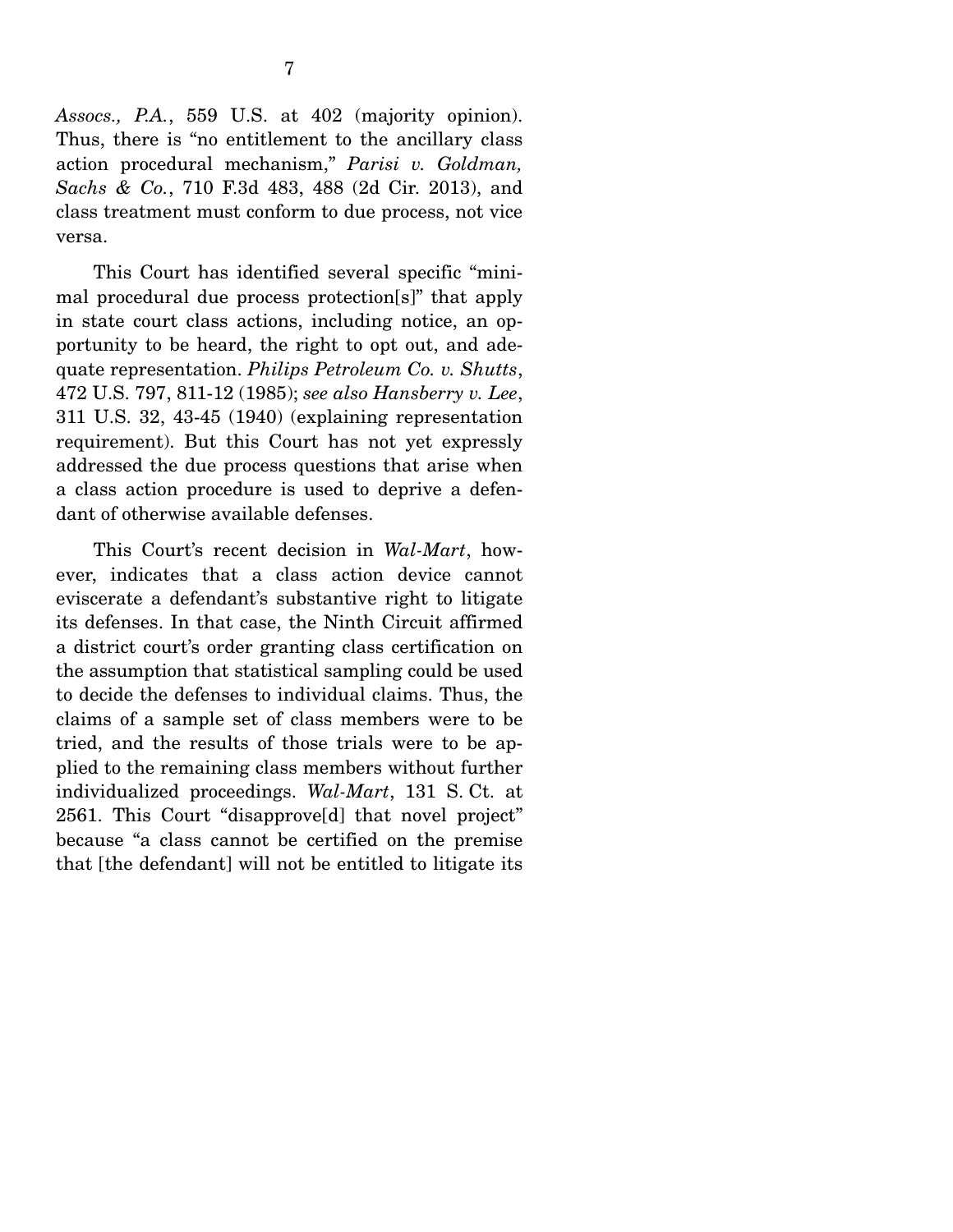. . . defenses to individual claims." *Id*. The Court arrived at this conclusion because, under the Rules Enabling Act, federal class actions cannot " 'abridge, enlarge or modify any substantive right.'" *Id*.

*Wal-Mart*'s determination that, under the Rules Enabling Act, class procedures cannot deprive defendants of their substantive right to litigate individualized defenses must apply with equal force under the Due Process Clause because, like the Rules Enabling Act, constitutional due process "prevents the use of class actions from abridging the substantive rights of any party." *Sacred Heart Health Sys. Inc. v. Humana Military Healthcare Servs. Inc.*, 601 F.3d 1159, 1176 (11th Cir. 2010). This is unsurprising given that class action procedural "protections [are] grounded in due process." *Taylor v. Sturgell*, 553 U.S. 880, 901 (2008).

 Thus, both before and after *Wal-Mart*, lower appellate courts have repeatedly recognized that a class action procedural device cannot be employed to impinge on the fundamental due process right to present all defenses. *See*, *e.g.*, *Carrera v. Bayer Corp.*, 727 F.3d 300, 307 (3d Cir. 2013) ("A defendant in a class action has a due process right to raise individual challenges and defenses to claims, and a class action cannot be certified in a way that eviscerates this right or masks individual issues."); *McLaughlin v. Am. Tobacco Co.*, 522 F.3d 215, 232 (2d Cir. 2008) (" '[D]efendants have the right to raise individual defenses against each class member.'"); *Newton v. Merrill Lynch, Pierce, Fenner & Smith, Inc.*, 259 F.3d 154, 191-92 (3d Cir. 2001) (same); *In re Brooklyn*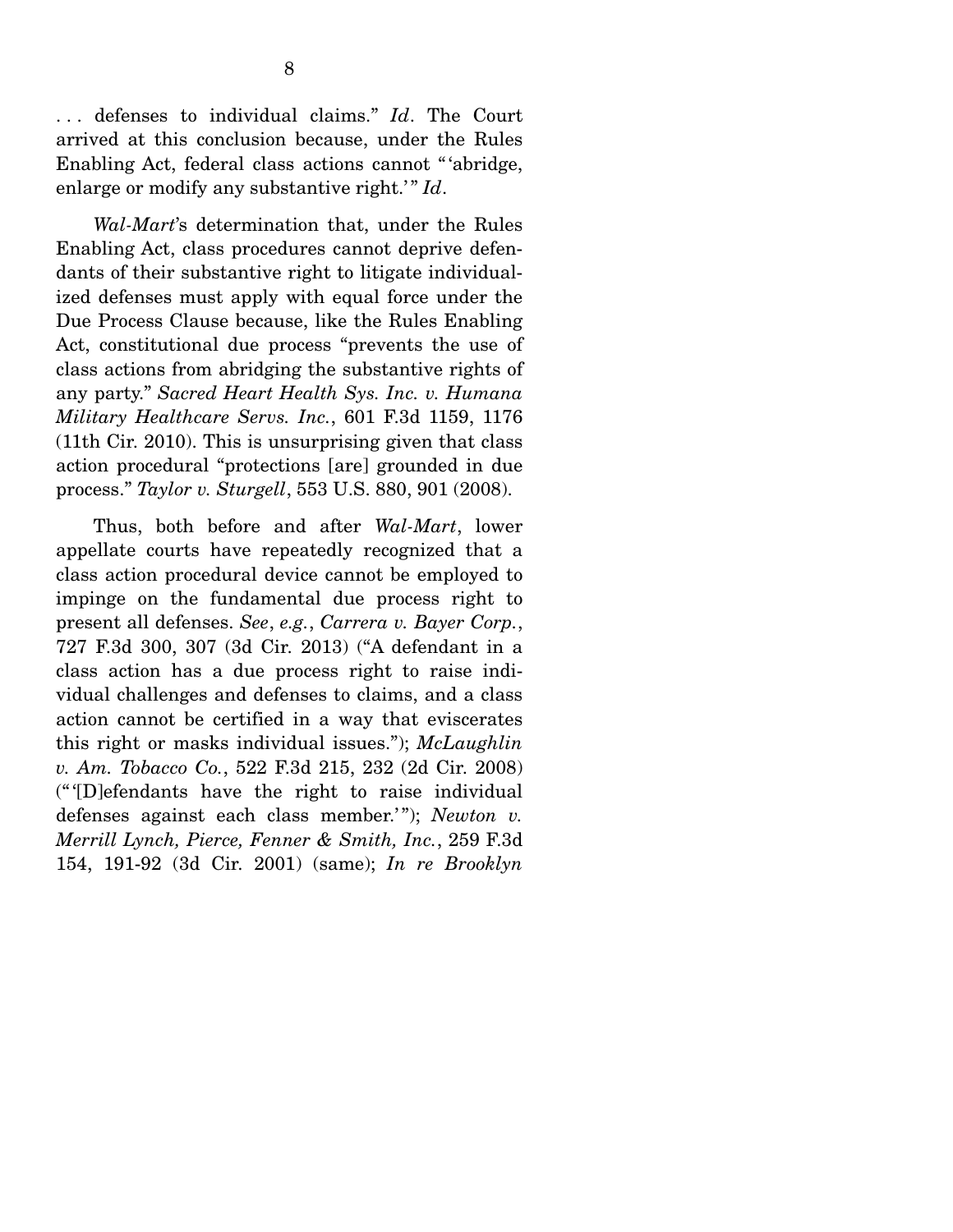*Navy Yard Asbestos Litig.*, 971 F.2d 831, 853 (2d Cir. 1992) ("The systemic urge to aggregate litigation must not be allowed to trump our dedication to individual justice, and we must take care that each individual plaintiff 's – and defendant's – cause not be lost in the shadow of a towering mass litigation."); *Western Elec. Co., Inc. v. Stern*, 544 F.2d 1196, 1199 (3d Cir. 1976) (trial court abused its discretion by denying defendants the right to obtain discovery on the claims of the individual class members; "to deny [defendants] the right to present a full defense on the issues would violate due process"); *Stonebridge Life Ins. Co. v. Pitts*, 236 S.W.3d 201, 205 (Tex. 2007) (due process requires that class actions not be used to diminish the substantive rights of any party to the litigation); *Sw. Refining Co., Inc. v. Bernal*, 22 S.W.3d 425, 437 (Tex. 2000) ("[B]asic to the right to a fair trial – indeed, basic to the very essence of the adversarial process – is that each party have the opportunity to adequately and vigorously present any material claims and defenses.").

 State class action procedures like those of Montana cannot abridge this fundamental due process right any more than the federal class action device could abridge the same substantive right at issue in *Wal-Mart*, because state law must comply with the due process protections afforded by the United States Constitution. *See Perry v. Thomas*, 482 U.S. 483, 491 (1987) (under the United States Constitution's Supremacy Clause, state law must "give way"); *see also City of Boerne v. Flores*, 521 U.S. 507, 529 (1997)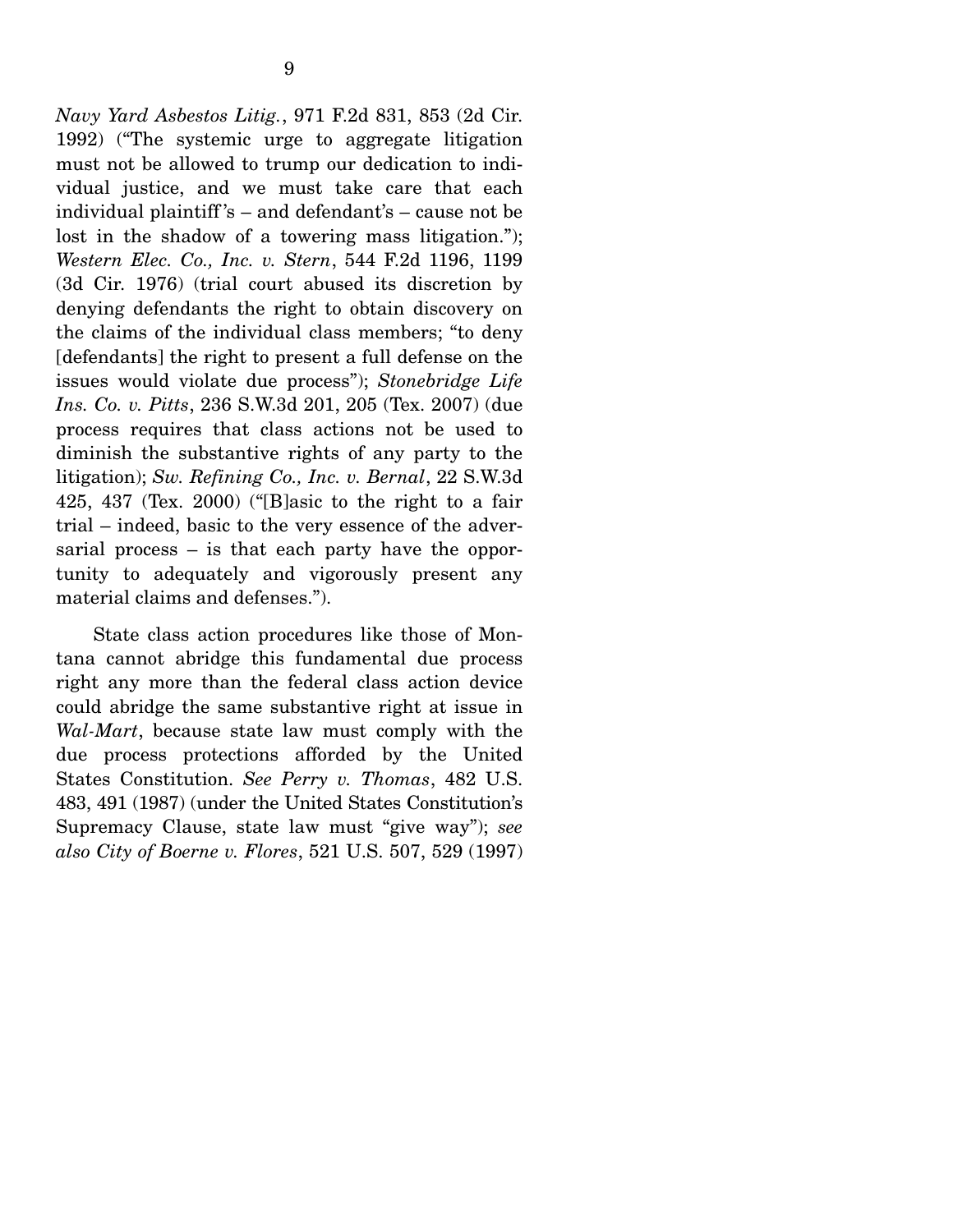(United States Constitution is the " 'superior paramount law".

### **II. THE MONTANA SUPREME COURT DE-PRIVED ALLSTATE OF ITS DEFENSES, AND THEREBY VIOLATED DUE PROCESS, BY AUTHORIZING CLASSWIDE DETER-MINATION OF ENTITLEMENT TO PUNI-TIVE DAMAGES.**

 This Court has previously explained that the Due Process Clause requires adjudication of punitive damages on an individualized basis, i.e., courts can impose punitive damages only to punish a defendant's specific conduct towards a particular plaintiff. The Court first made this point in *State Farm Mutual Automobile Insurance Co. v. Campbell*, 538 U.S. 408, 422 (2003), when it stated that "[a] defendant should be punished for the conduct that harmed the plaintiff, not for being an unsavory individual or business." The Court further explained that due process permits courts to consider the defendant's conduct towards nonparties when assessing the reprehensibility of the defendant's conduct towards the plaintiff, but "such conduct must have a nexus to *the specific harm suffered by the plaintiff*." *Id.* (emphasis added).

 The Court revisited this point again in *Philip Morris USA v. Williams*, 549 U.S. 346 (2007), a products liability action against a cigarette manufacturer. There, the Court held that the Due Process Clause prohibits a state from imposing punitive damages based on injuries that the defendant "inflicts upon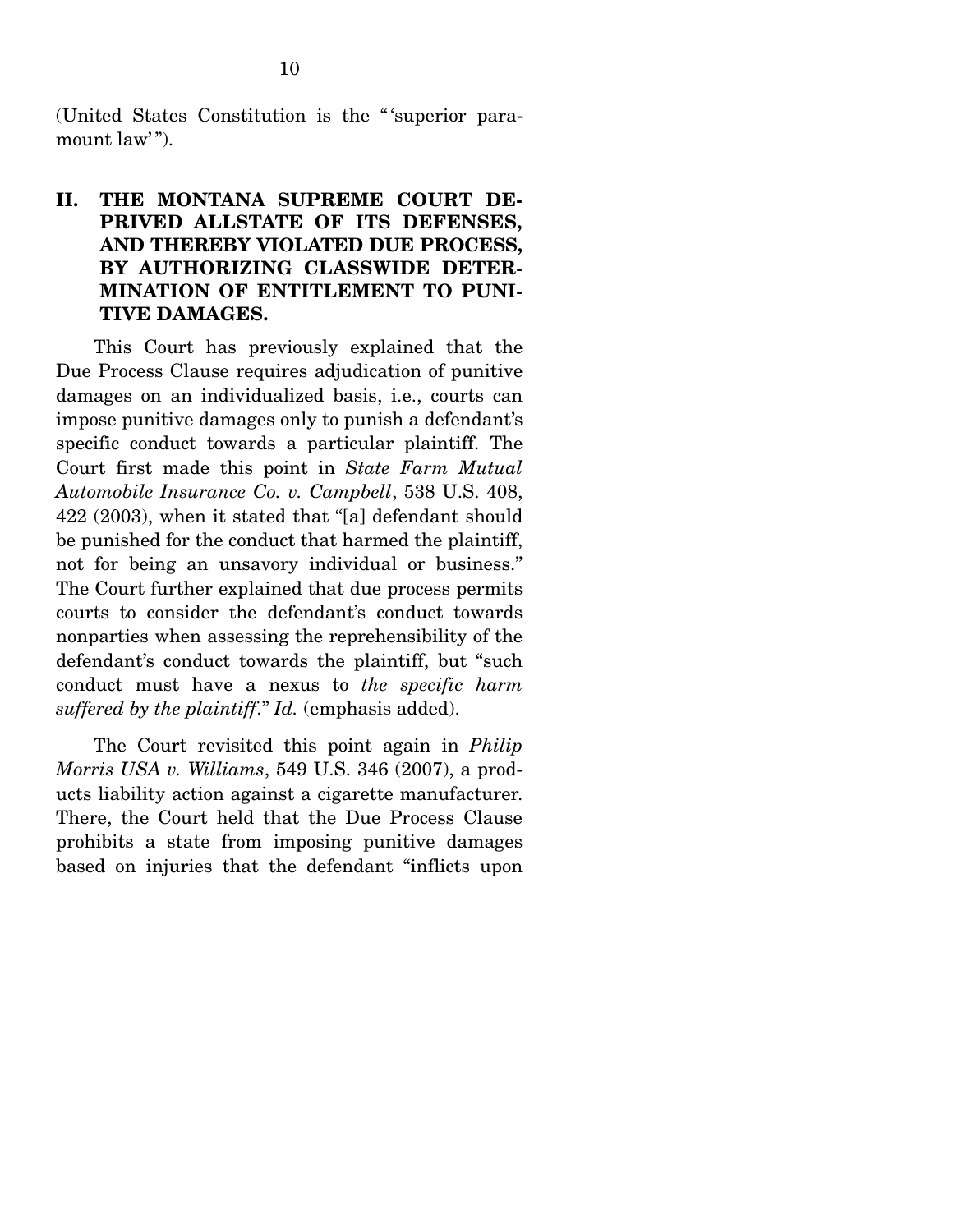nonparties or those whom they directly represent." *Id*. at 353. The Court explained that the Due Process Clause guarantees defendants the "opportunity to present every available defense," and that imposing punitive damages based on harm to others would eliminate the defendant's ability to raise defenses that would otherwise be available in an action directly brought by those nonparties. *Id*. (quoting *Lindsey*, 405 U.S. at 66). The Court noted, for example, that other allegedly injured smokers might have known smoking was dangerous, or might not have relied upon the defendant's allegedly misleading statements. *Id*.

 In short, the Due Process Clause requires an individualized adjudication of whether a plaintiff is entitled to punitive damages. *See*, *e.g.*, *Holdgrafer v. Unocal Corp.*, 160 Cal. App. 4th 907, 929-30, 73 Cal. Rptr. 3d 216, 235 (2008) ("*State Farm*'s proscription of dissimilar conduct . . . applies to evidence offered to prove that the defendant is guilty of malice, fraud or oppression and is therefore subject to [punitive damages]" because the "due process concerns identified in *State Farm*" apply to proof of whether plaintiff is entitled to punitive damages). It is therefore unsurprising that commentators interpreting this Court's precedent concerning the individualized limitations imposed by the Due Process Clause on a plaintiff 's entitlement to punitive damages have recognized that classwide determination of punitive damages would not be consistent with due process. *See*, *e.g.*, Richard A. Nagareda, *Embedded Aggregation in Civil Litigation*, 95 Cornell L. Rev. 1105, 1138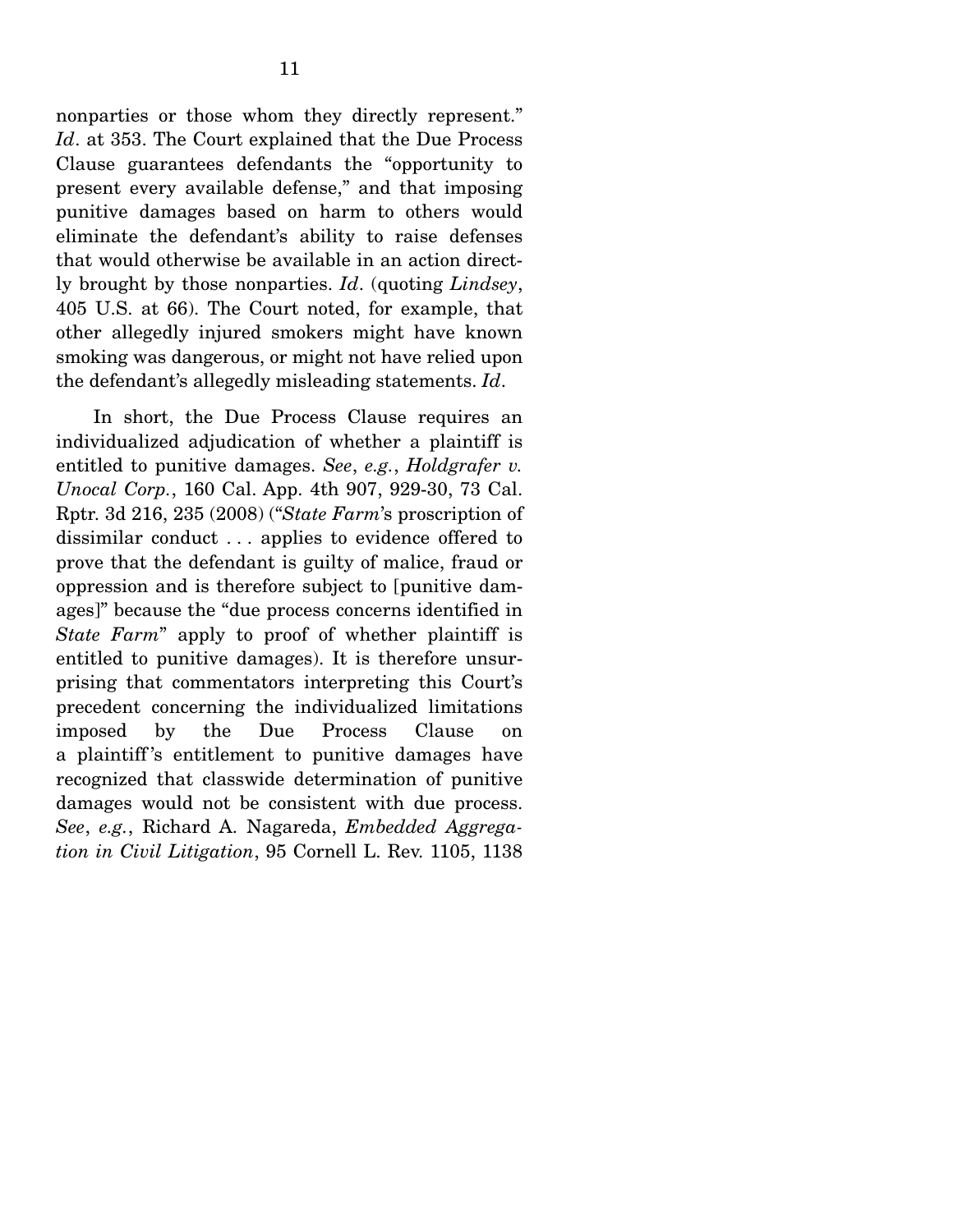(2010) ("By casting punitive damages ultimately as punishment vis-à-vis the plaintiff – not anyone else – the [*Williams*] Court arguably constitutionalizes a kind of divisible characterization for that remedy. On this view, punitive damages would be no more amenable to class treatment than demands for the prototypical divisible remedy of compensatory damages."); Sheila B. Scheuerman, *Two Worlds Collide: How the Supreme Court's Recent Punitive Damages Decisions Affect Class Actions*, 60 Baylor L. Rev. 880, 884 (2008) ("[W]here harm to the class is individualized, punitive damages cannot be pursued as a classwide remedy."); *see also* Linda S. Mullenix, *Nine Lives: The Punitive Damage Class*, 58 U. Kan. L. Rev. 845, 850 (2010) ("[P]revailing class action jurisprudence, integrated with the Court's punitive damage jurisprudence, is unlikely to support certification of a Rule 23(b)(3) punitive damage class."); Thomas B. Colby, *Beyond the Multiple Punishment Problem: Punitive Damages as Punishment for Individual, Private Wrongs*, 87 Minn. L. Rev. 583, 664-65 (2003) (identifying due process problems with classwide adjudication of punitive damages prior to *State Farm* and *Williams*).

 In the instant case, however, the Montana Supreme Court violated the due process principles discussed in *State Farm* and *Williams* by approving a class action procedure that calls for a classwide determination of entitlement to punitive damages. The court recognized that a classwide determination of the *amount* of punitive damages would violate due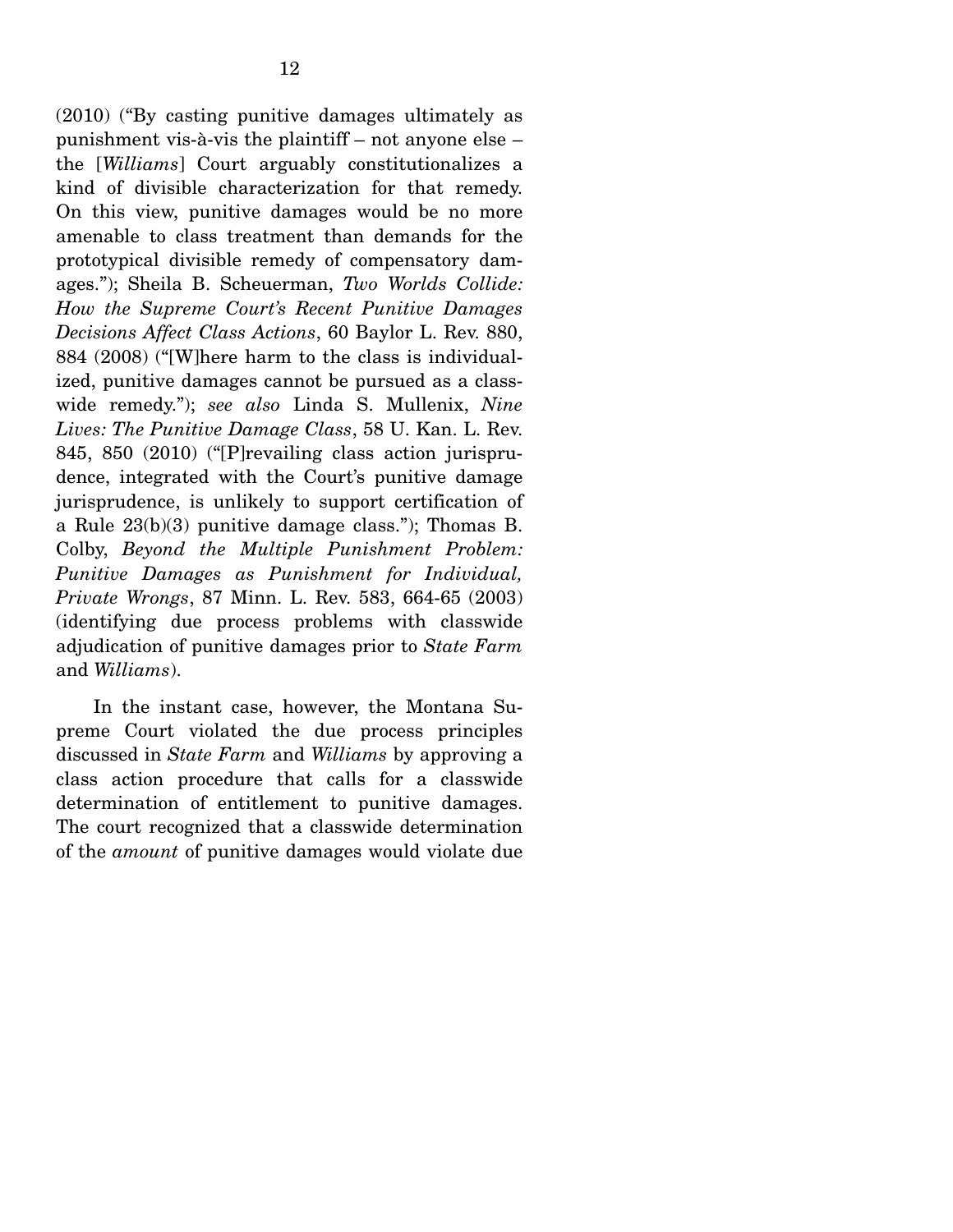process, and for that reason reversed the trial court's class certification order to the extent it permitted a calculation of the *amount* of punitive damages to the class as a whole. Pet. App. 55a-56a. But that ruling left intact the portion of the trial court's order that permits a determination of whether the class as a whole is entitled to punitive damages, leaving the amount of punitive damages to be determined later in individual mini-trials. Pet. App. 64a ("The trier of fact in the class trial will also make a determination as to whether Allstate's implementation of the CCPR program involved actual fraud or actual malice, such as could justify the entry of punitive damages....". Thus, the Montana Supreme Court approved a procedure under which any finding that Allstate is liable for punitive damages will necessarily rest on a retrospective view of Allstate's conduct over the entire 20-year time period in question, not on Allstate's conduct in handling any particular claim. In so doing, the Montana Supreme Court missed the more fundamental due process problem discussed above – that classwide adjudication of entitlement to punitive damages deprives Allstate of a defense it would have in a non-class-action proceeding.

 A plaintiff in an individual action would not be entitled to punitive damages based merely upon a showing that Allstate adopted improper claimshandling policies. Under *State Farm* and *Williams*, and under Montana's punitive damages statute, each plaintiff would have to show that Allstate acted with malice or fraud in handling that plaintiff 's particular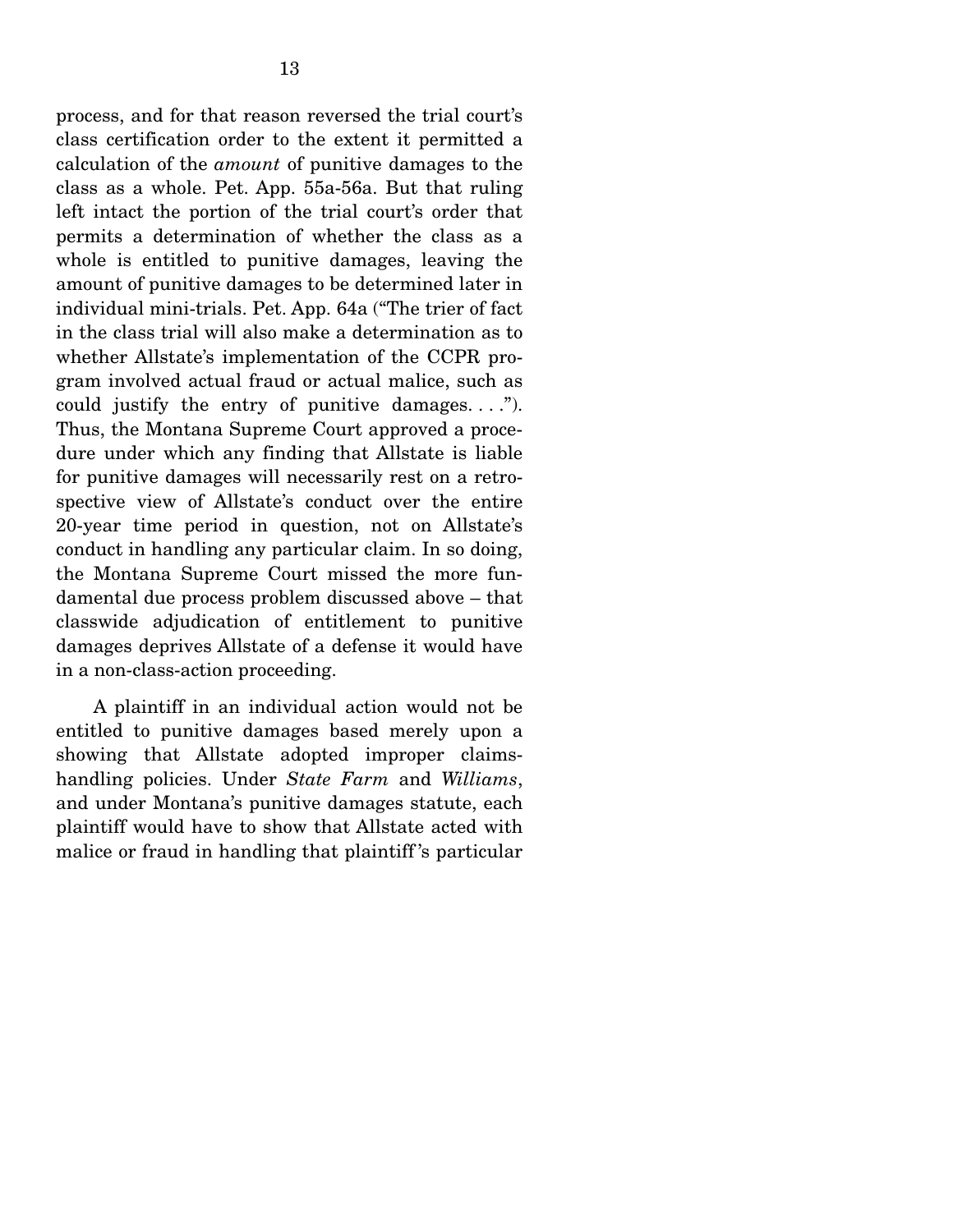claim. *See* Mont. Code Ann. § 27-1-221(2), (4) (2013) (to obtain punitive damages based on malice, a plaintiff must prove that the defendant intentionally disregarded "a high probability of injury *to the plaintiff*," and to obtain punitive damages based on actual fraud the plaintiff must prove that he or she had a right to rely on the defendant's alleged misrepresentations) (emphasis added). Allstate could defend against those claims by showing that, whatever its policies may have been, it did not act with fraud or malice in adjusting the particular claim at issue.

 This is not a case in which defendant engaged in precisely the same conduct towards every member of the class, especially not when the claims at issue were adjusted over a period of 20 years. Pet. 26. Some of the challenged practices were not even applied to petitioner Jacobsen himself. Pet. 18. And yet, under the class procedure approved below, if a jury determines that Allstate acted with malice towards the class *as a whole* in adopting a particular policy, then each class member's entitlement to punitive damages will be established, with no further opportunity for Allstate to prove that it did not act with malice towards any individual class member. Such a procedure deprives Allstate of an important substantive defense and thereby violates due process.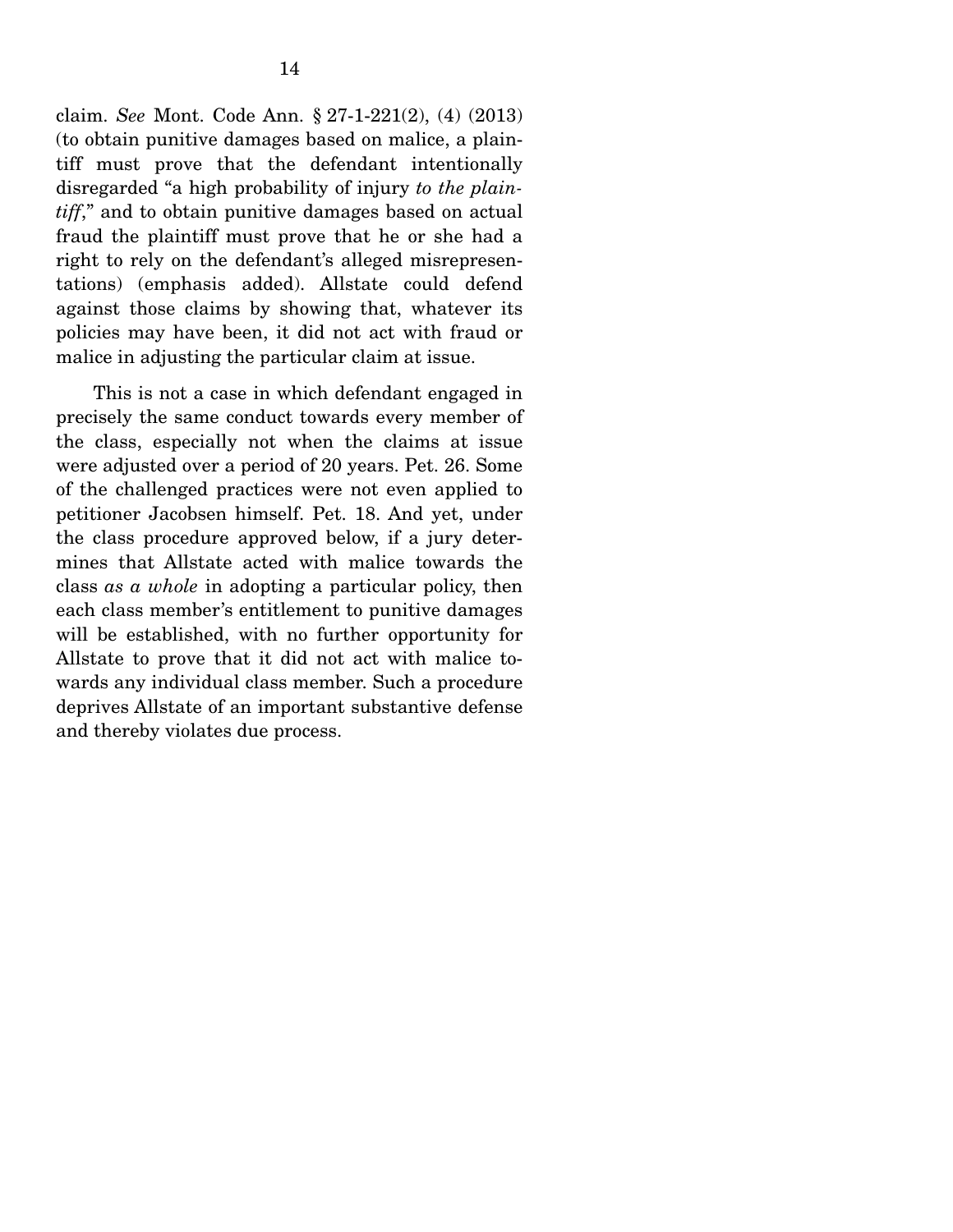### **III. THIS COURT SHOULD GRANT CERTIO-RARI TO RESOLVE THE CONFLICT AMONG THE LOWER COURTS REGARDING THE PROPRIETY OF CLASSWIDE ADJUDICA-TION OF ENTITLEMENT TO PUNITIVE DAMAGES.**

 The Fifth and Seventh Circuits and many district courts have already reached the conclusion that classwide adjudication of entitlement to punitive damages is improper because punitive damages cannot be imposed without an individualized evaluation of the defendant's conduct toward each class member. *See Lemon v. Int'l Union of Operating Eng'rs, Local No. 139*, 216 F.3d 577, 581 (7th Cir. 2000) (reversing class certification order that called for classwide determination of entitlement to punitive damages: "to win punitive damages, an individual plaintiff must establish that the defendant possessed a reckless indifference to the plaintiff 's federal rights – a fact-specific inquiry into that plaintiff 's circumstances"); *Allison v. Citgo Petroleum Corp.*, 151 F.3d 402, 417-20 (5th Cir. 1998) (holding that punitive damages claims cannot be determined on a classwide basis "because punitive damages must be reasonably related to the reprehensibility of the defendant's conduct," which must be determined as to each class member, not based on general practices directed to the class as a whole).<sup>6</sup>

<sup>6</sup> *See also Morrow v. Washington*, 277 F.R.D. 172, 203 (E.D. Tex. 2011) (declining to certify class because plaintiff 's claim for punitive damages "would require an individualized, factual (Continued on following page)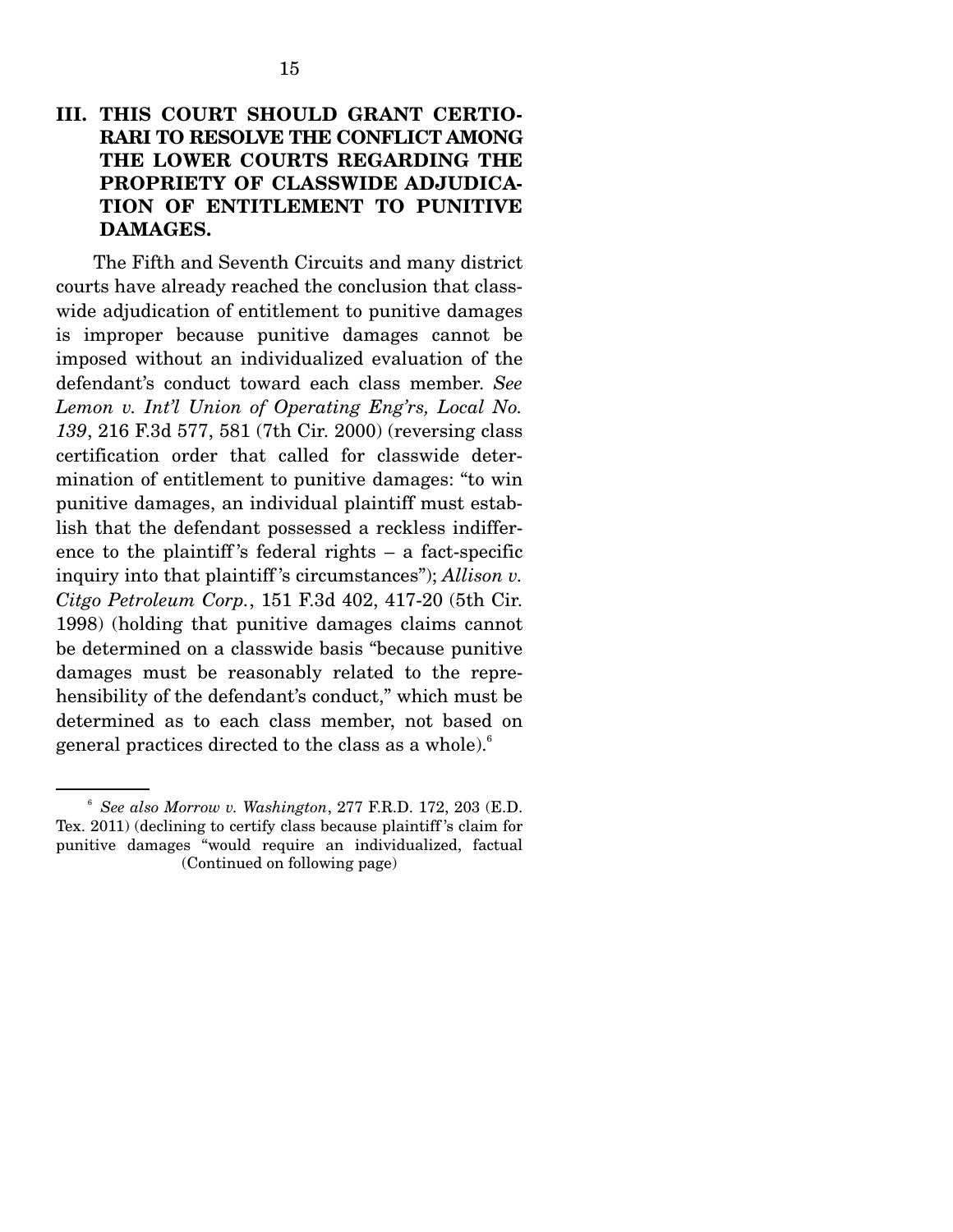determination"); *Altier v. Worley Catastrophe Response, LLC*, Nos. 11-241, 11-242, 2011 WL 3205229, at \*13 (E.D. La. July 26, 2011) (declining to certify class in part because "a claim for punitive damages requires a focus on individualized issues to comply with constitutional protections"); *E.E.O.C. v. Sterling Jewelers, Inc*., 788 F. Supp. 2d 83, 91-92 (W.D.N.Y. 2011) (denying E.E.O.C.'s request for adjudication of punitive damages on classwide basis, concluding that such a procedure would be inconsistent with *State Farm* and *Williams*; "[t]o determine punitive damages . . . without regard to the individual experiences of each [class member], is simply inappropriate given the highly individualized and subjective manner in which the discrimination is alleged to have occurred"); *Xavier v. Belfor Group USA, Inc.*, 254 F.R.D. 281, 291 (E.D. La. 2008) (dismissing state class action claims in part because "punitive damages claims must depend on an individualized analysis to comport with the Constitutional protections"); *Nelson v. Wal-Mart Stores, Inc.*, 245 F.R.D. 358, 376 (E.D. Ark. 2007) (observing that entitlement to punitive damages requires "a fact-specific inquiry into [each] plaintiff 's circumstances" and declining to certify class treatment of punitive damages claims); *E.E.O.C. v. Int'l Profit Assocs., Inc.*, 102 Fair Empl. Prac. Cas. (BNA) 139, at \*11 (N.D. Ill. 2007) (rejecting E.E.O.C.'s proposal to determine punitive damages on a classwide basis, and ordering that punitive damages be determined individually for each plaintiff; "[t]his will allow the jury to make the fact-specific determinations necessary for each claimant, and will also allow the court to ensure that the Supreme Court's concerns regarding punitive damages . . . are met"); *Carlson v. CH Robinson Worldwide, Inc.*, No. Civ. 02-3780 (JNE/JGL), 2005 WL 758602 at \*16 (D. Minn. Mar. 31, 2005) (citing *State Farm* and holding it would be inappropriate to certify classwide determination of punitive damages because there would be no individualized consideration of malice as to each class member); *In re Baycol Products Litig.*, 218 F.R.D. 197, 215-16 (D. Minn. 2003) (denying class certification of punitive damages; "Plaintiffs' proposed class trial on punitive damages poses . . . due process concerns because the conduct upon which Plaintiffs would base their punitive damages claim is not specific to a particular plaintiffs' [sic] claims"); *Arch v. Am. Tobacco Co., Inc.*, 175 F.R.D. (Continued on following page)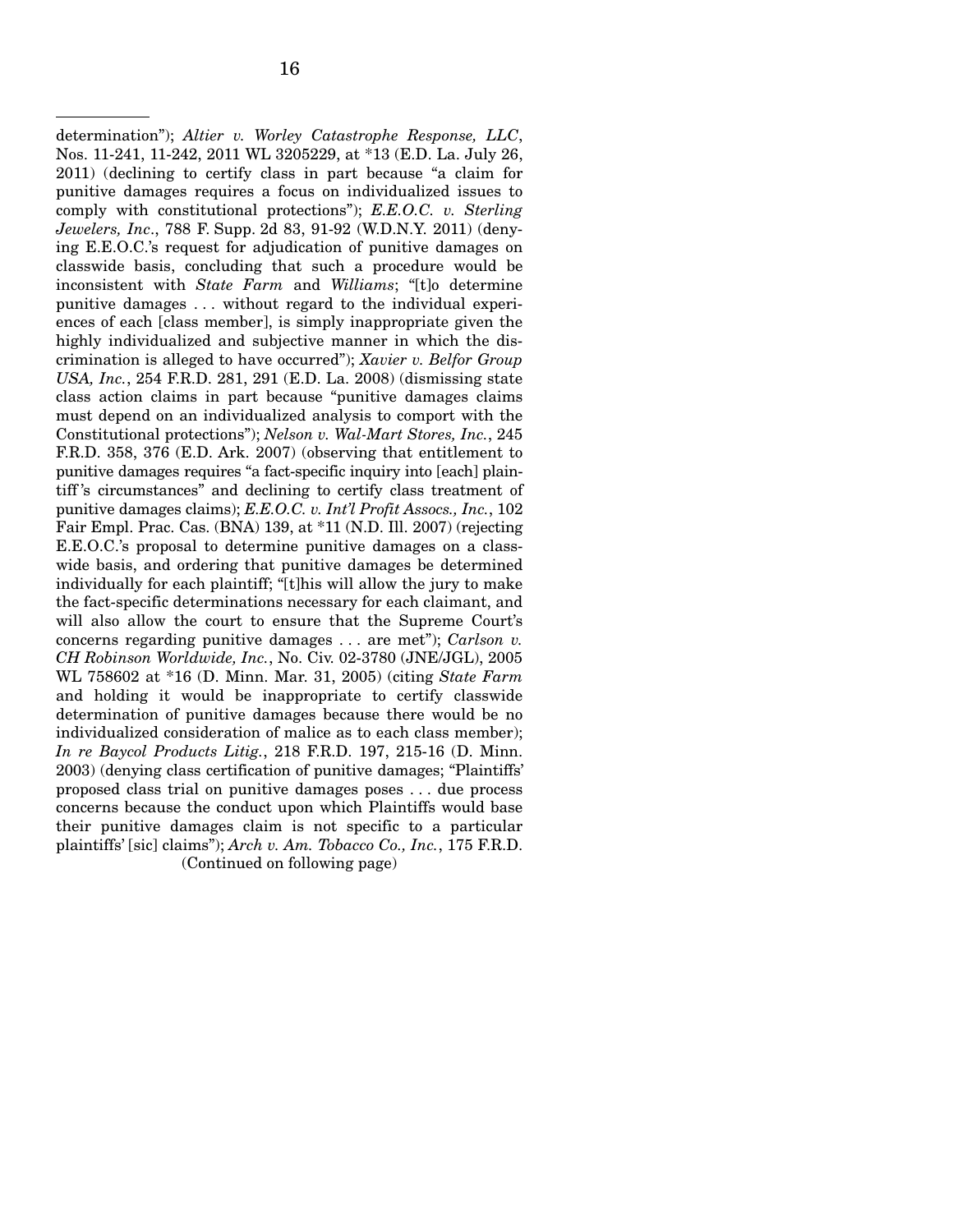A significant minority of courts, however, like the Montana Supreme Court in this case, have approved the adjudication of entitlement to punitive damages on a classwide basis, often brushing aside due process concerns. *See Ellis v. Costco Wholesale Corp.*, 285 F.R.D. 492, 540-44 (N.D. Cal. 2012) (adopting trial procedure calling for classwide determination of entitlement punitive damages, notwithstanding defendant's due process objections under *State Farm* and *Williams*); *In re Tobacco Litig. (Personal Injury Cases)*, 624 S.E.2d 738, 743-44 (W. Va. 2005) (holding that the Due Process Clause, as interpreted by *State Farm*, does not preclude classwide adjudication of entitlement to punitive damages).<sup>7</sup>

<sup>469, 489</sup> n.21 (E.D. Pa. 1997); *id*. at 493 (noting that it "would abrogate the constitutional rights of defendants" for plaintiffs seeking to recover for harm to a group of persons to attempt to prove damages on a "class-wide basis"); *In re Copley Pharm., Inc.*, 161 F.R.D. 456, 467-68 (D. Wyo. 1995) (denying class certification of punitive damages, because "punitive damages are measured, in part, by how outrageous [the defendant's] conduct is relative to a particular plaintiff ").

<sup>7</sup> *See also E.E.O.C. v. Outback Steak House of Fla., Inc.*, 576 F. Supp. 2d 1202, 1205-07 (D. Colo. 2008) (rejecting defendant's argument that *State Farm* precludes determination of punitive damages on a classwide basis during first phase of trial; "the focus of a punitive damages claim is 'not on the facts unique to each class member, but on defendant's conduct toward the class as a whole' "); *State ex rel. Chemtall Inc. v. Madden*, 655 S.E.2d 161, 164-65, 166-67 (W. Va. 2007) (affirming a trial order calling for determination of entitlement to punitive damages for a putative class, rejecting the defendants' arguments that the procedure violated the due process principles enunciated in *Williams*); *Satchell v. FedEx Corp.*, No. C 03-02659 SI, C 03-02878 SI, 2005 (Continued on following page)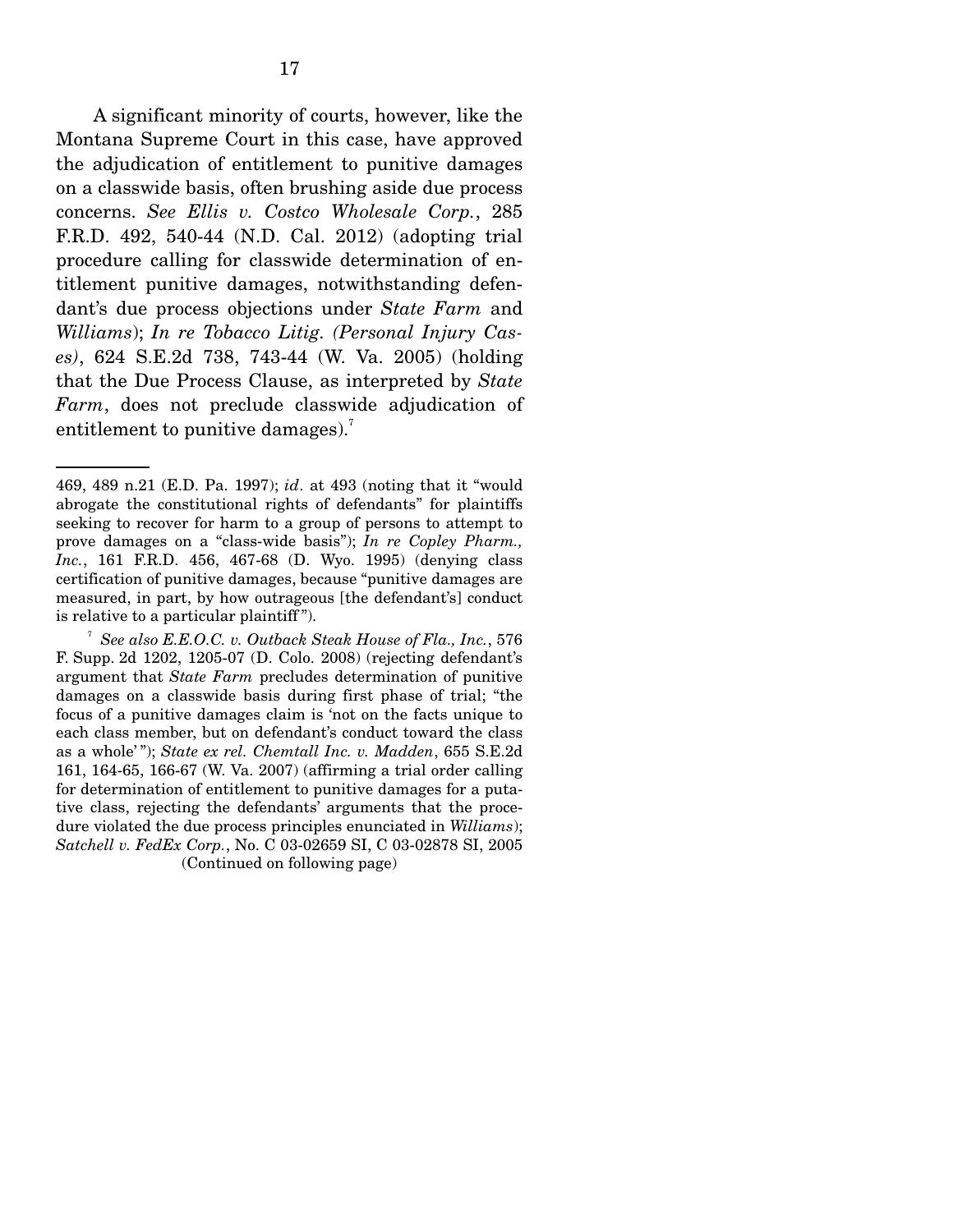These divergent approaches demonstrate a need for guidance from this Court. Moreover, the sheer number of these cases demonstrates that it is a recurring issue. The issue tends to be insulated from review, however, because an order exposing a defendant to punitive liability to an entire class creates enormous pressure to settle. *See*, *e.g.*, *AT&T Mobility*, 131 S. Ct. at 1752 (noting defendants' tendency to settle even specious claims when damages are potentially great); *Blair v. Equifax Check Servs., Inc.*, 18 F.3d 832, 834 (7th Cir. 1999) ("[G]rant of class status can put considerable pressure on the defendant to settle, even when the plaintiff 's probability of success on the merits is slight. Many corporate executives are unwilling to bet their company that they are in the right in big-stakes litigation, and a grant of class status can propel the stakes of a case into the stratosphere.... This interaction of procedure with the merits justifies an earlier appellate look. By the end

WL 2397522, at \*12 (N.D. Cal. Sept. 28, 2005) (granting motion for class certification: "The first phase will address liability and relief applicable to the class as a whole . . . and whether defendant is liable for punitive damages"); *E.E.O.C. v. Dial Corp*., 259 F. Supp. 2d 710, 712 (N.D. Ill. 2003) (refusing to reconsider trial plan calling for adjudication of entitlement to punitive damages on a classwide basis, and rejecting defendant's argument that the procedure was contrary to *State Farm*); *Palmer v. Combined Ins.*, 217 F.R.D. 430, 438 (N.D. Ill. 2003) (granting class certification of entitlement to punitive damages in case involving allegations of discrimination and sexual harassment); *Hilao v. Estate of Marcos*, 103 F.3d 767 (9th Cir. 1996) (affirming judgment in which entitlement to punitive damages was decided on a classwide basis).